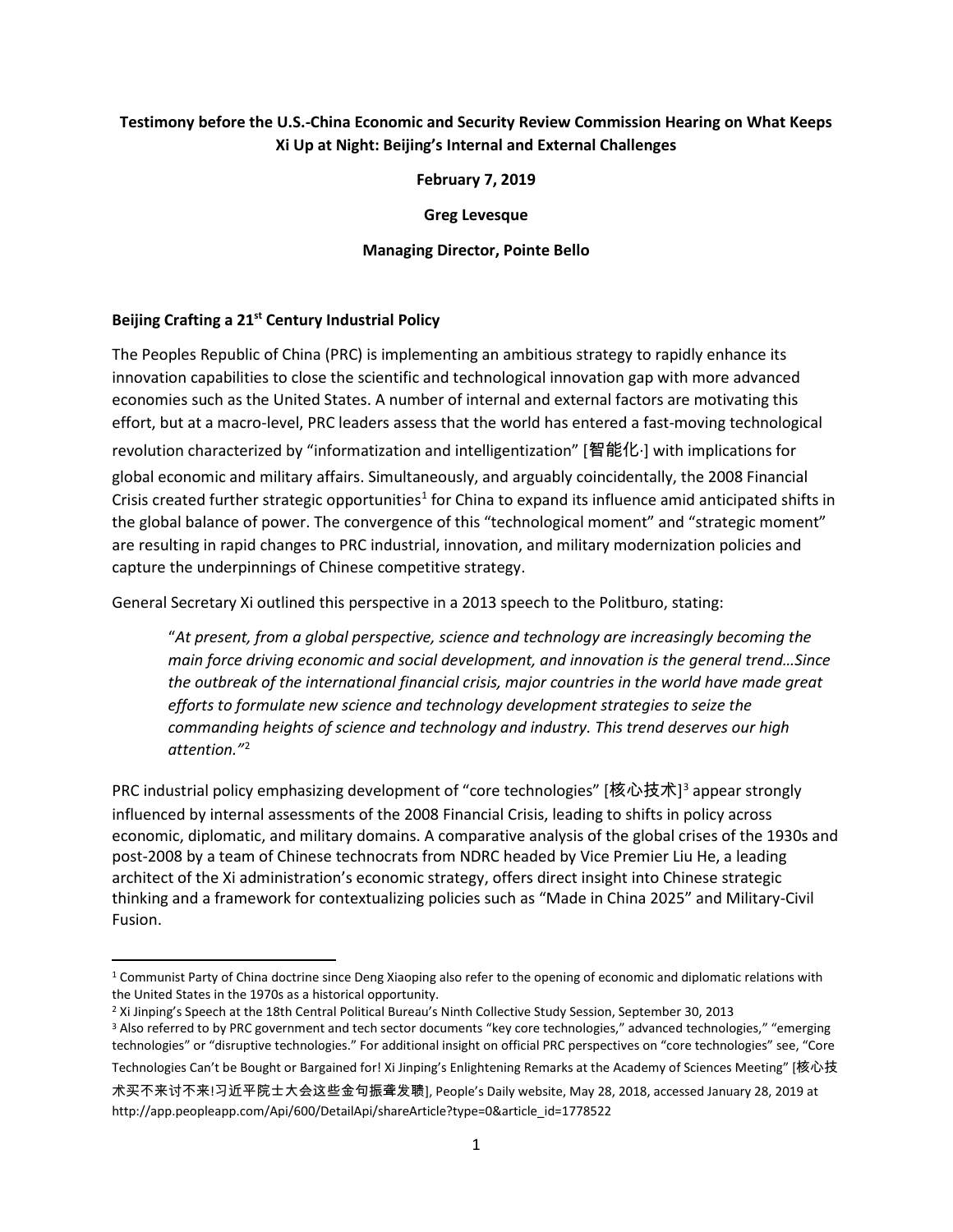- Liu's team concluded that redistribution of relative power, not just wealth, of all nations follows global crises and that the 2008 Financial Crisis created a strategic window of opportunity for China to become a global superpower. The redistribution of power is directly associated with the scientific and technological capabilities of a country and, according to the study, this, combined with economic scale, led to the emergence of the United States as the dominant global power after 19[4](#page-1-0)5.<sup>4</sup>
- Given these factors, Liu recommends China adopt a similar approach—leverage its economic competitiveness to enhance its scientific and technological capabilities and begin shaping global institutions in China's interests. [5](#page-1-1) While the final objective is left unsaid, Liu recommends China "make long-term preparations for structural changes resulting from a crisis."[6](#page-1-2)
- Prior to 2008, PRC economic strategy emphasized overseas market expansion ("going-out") and attracting foreign investment to build China into a global manufacturing base. The study found that the crisis "changed the implications of our [China's] strategic opportunities" opening avenues to become a consumption driven economy, acquire technologies of developed countries, and invest in infrastructure while focusing on opportunities where Chinese and global interests align.<sup>[7](#page-1-3)</sup>

# **21st Century Industrial Policy Enshrined as "Innovation Driven Development Strategy"**

Responding to both the technological moment and strategic moment, Beijing has introduced an industrial policy focused on mastering core technologies and constructing requisite policies, incentives, and mechanisms to develop "original source innovation" <sup>[8](#page-1-4)</sup> ecosystems that serve economic, social, and military development priorities. This policy is enshrined in Beijing's Innovation Driven Development Strategy (IDDS; [创新驱动发展战略]), mentioned in Communist Party of China (CPC) leader speeches at least as early as 2013. IDDS offers a long-term strategy for advancing China's stated objective of becoming a "science and technology innovation power" [科技创新强国] by 2050.<sup>[9](#page-1-5)</sup> IDDS integrates what

 $\overline{\phantom{a}}$ 

innovation". See "Li Zhimin: Independent Innovation is Mainly Integrated Innovation and Digestion and Re-Innovation" [李志

<span id="page-1-0"></span><sup>4</sup> Liu He, "A Comparative Study of Two Global Crises" [两次全球大危机的比较研究], Frontiers of Economics in China, Higher Education Press, 2015, vol. 10(3), pages 396-413. See also, Liu He, "Overcoming the Great Recession: Lessons from China," Belfer Center, Harvard Kennedy School website, July 2014, accessed January 28, 2019 at

<span id="page-1-1"></span>https://www.belfercenter.org/sites/default/files/legacy/files/Comparative%20Crises%20final-web.pdf  $5$  Ibid.

<span id="page-1-2"></span><sup>6</sup> Ibid. Liu highlights two low probability scenarios China should especially guard against: 1) huge external shocks from a deteriorating crisis and 2) wars waged by some countries to shift crisis-related disaster.<br><sup>7</sup> Ibid.

<span id="page-1-4"></span><span id="page-1-3"></span><sup>8</sup> "Original source innovation" is the official PRC translation and hence English euphemism for a Chinse vernacular term which is more accurately translated as "China-origin innovation". However, the term speaks to the importance of introducing, digesting, assimilating, and re-innovating discoveries and inventions, a long-standing PRC government practice. It is not accurate to think of foreign knowhow-assisted innovation as separate from PRC use of the term "indigenous innovation" or "original source

民:自主创新主要是集成创新和消化吸收再创新], February 26, 2018, China Education and Research Network, observed January 17, 2019 at: http://www.edu.cn/rd/special\_topic/zbwjt/201802/t20180226\_1586652.shtml

<span id="page-1-5"></span><sup>9</sup> "Central Committee of the Communist Party of China and the State Council Release the Outline of the Innovation-Driven Development Strategy" [中共中央 国务院印发(国家创新驱动发展战略纲要)], May 19, 2016, Xinhua News Agency, accessed

January 24, 2019 at http://www.xinhuanet.com/ politics/2016-05/19/c\_1118898033.htm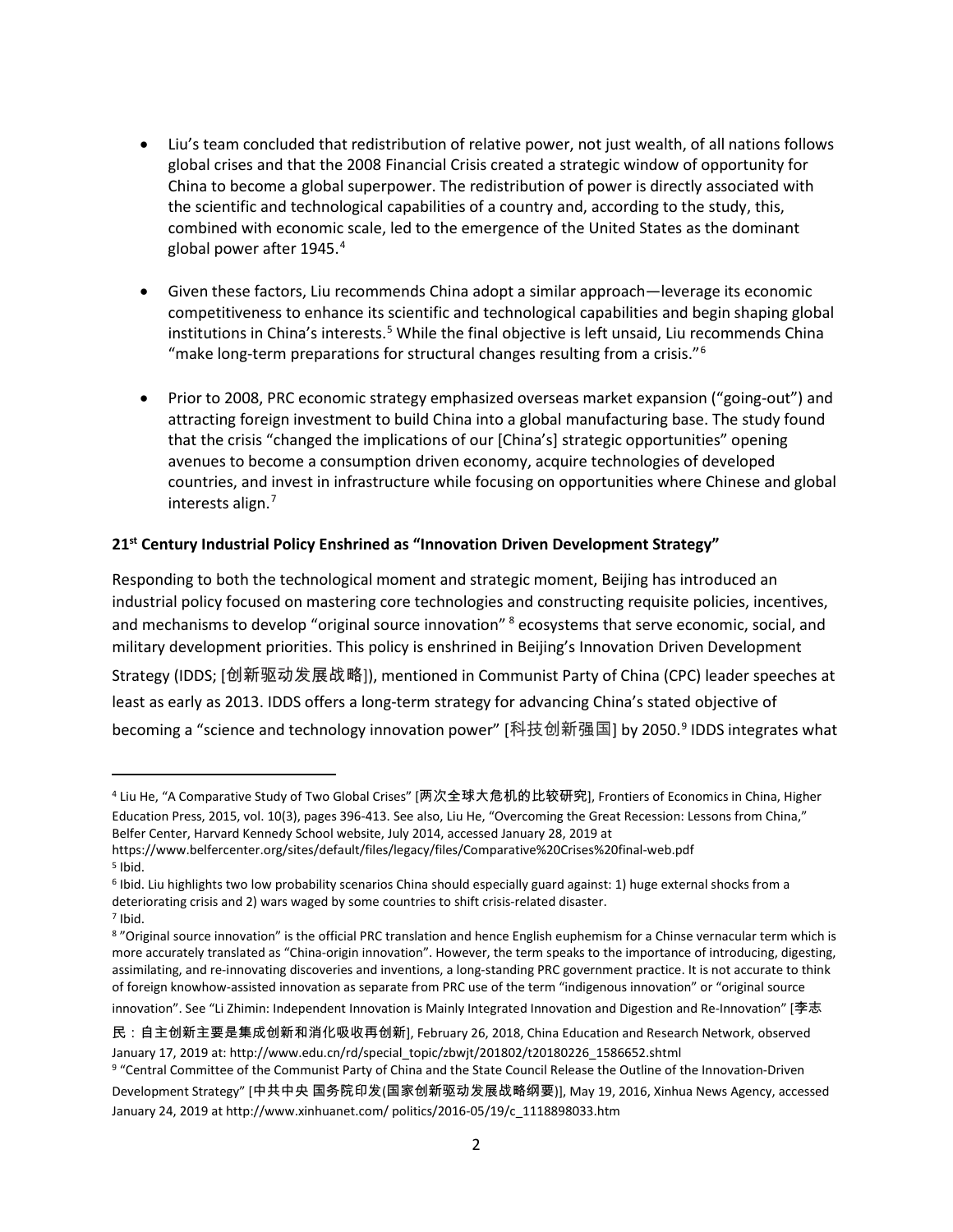had been vague "indicative planning" industry development programs initiated around 2006 with the release of the Medium-to-Long Term Plan for Science and Technology, which introduced the term "indigenous innovation," into a unified plan to elevate the development of core technology sectors to a national strategy. In this way, IDDS integrates disparate technology industry and military modernization plans to include Strategic Emerging Industries, Made in China 2025,<sup>[10](#page-2-0)</sup> the Internet Plus Plan, Military-Civil Fusion, and the Artificial Intelligence Plan, among others.

- General Secretary Xi outlined the strategic nature of IDDS in a 2015 speech to the Central Committee of the CPC calling for elevating "scientific and technological innovations in important areas" to a "more prominent position" to support China's pioneering major key core technologies in the field of strategic competition.<sup>[11](#page-2-1)</sup>
- IDDS calls for placing innovation at the core of "overall development of the manufacturing industry, improvement of the institutional environment conducive to innovation, promotion of cross-disciplinary and cross-industry collaborative innovation, breakthroughs in a number of core technologies in key areas, [and] promotion of the digitalization of manufacturing…"[12](#page-2-2)
- Broadly speaking, IDDS aims to clarify the main focus of innovation and development in China to form competitive advantages, deepen reforms to build an institutional environment conducive to innovation, strengthen incentives to attract top talent, and expand the country's opening to maximize the use of global innovation resources and position China to become a leader formulating international rules. $13$
- Compared to previous state planning, IDDS promotes a more nuanced "market led, government guided" [市场主导, 政府引导] $^{\rm 14}$  $^{\rm 14}$  $^{\rm 14}$  approach to innovation development that is objective driven and inherently opportunistic. In this sense, the government identifies the priorities (e.g. technology) while allowing for experimentation at the operational level. In practice, it is a "by any means necessary" approach to S&T development. For example, if a foreign acquisition

<span id="page-2-0"></span><sup>&</sup>lt;sup>10</sup> Note that IDDS is the foremost guiding policy listed in the Made in China 2025 plan. See "Notice of the State Council on Printing and Distributing 'Made in China 2025'" [国务院关于印发《中国制造 2025》的通知 国发〔2015〕28 号], May 2015,

State Council of the People's Republic of China [国务院], accessed October 12, 2018 at http://www.gov.cn/zhengce/ content/2015-05/19/content\_9784.htm<br><sup>11</sup> "Proposal of the Central Committee of the Communist Party of China on Formulating the Thirteenth Five-Year Plan for

<span id="page-2-1"></span>National Economic and Social Development," October 26, 2015

<span id="page-2-2"></span><sup>&</sup>lt;sup>12</sup> "Central Committee of the Communist Party of China and the State Council Release the Outline of the Innovation-Driven Development Strategy" [中共中央 国务院印发(国家创新驱动发展战略纲要)], Xinhua News Agency, May 19, 2016, accessed January 24, 2019 at http://www.xinhuanet.com/ politics/2016-05/19/c\_1118898033.htm  $13$  Ibid

<span id="page-2-4"></span><span id="page-2-3"></span><sup>&</sup>lt;sup>14</sup> This terminology is found across PRC policy and statements surrounding innovation. Examples include "Made in China 2025" and even descriptions of the National Integrated Circuit Industry Fund by the Ministry of Finance. See "Notice of the State Council on Printing and Distributing 'Made in China 2025'"; and Ministry of Finance, Economic Construction Division, "The operation and investments of the National Integrated Circuit Industry Fund are running smoothly" [国家集成电路产业投资基

金投资运营顺利], Ministry of Finance website, September 11, 2015, accessed January 29, 2019 at http://jjs.mof.gov.cn/zhengwuxinxi/gongzuodongtai/201508/t20150828\_1438798.html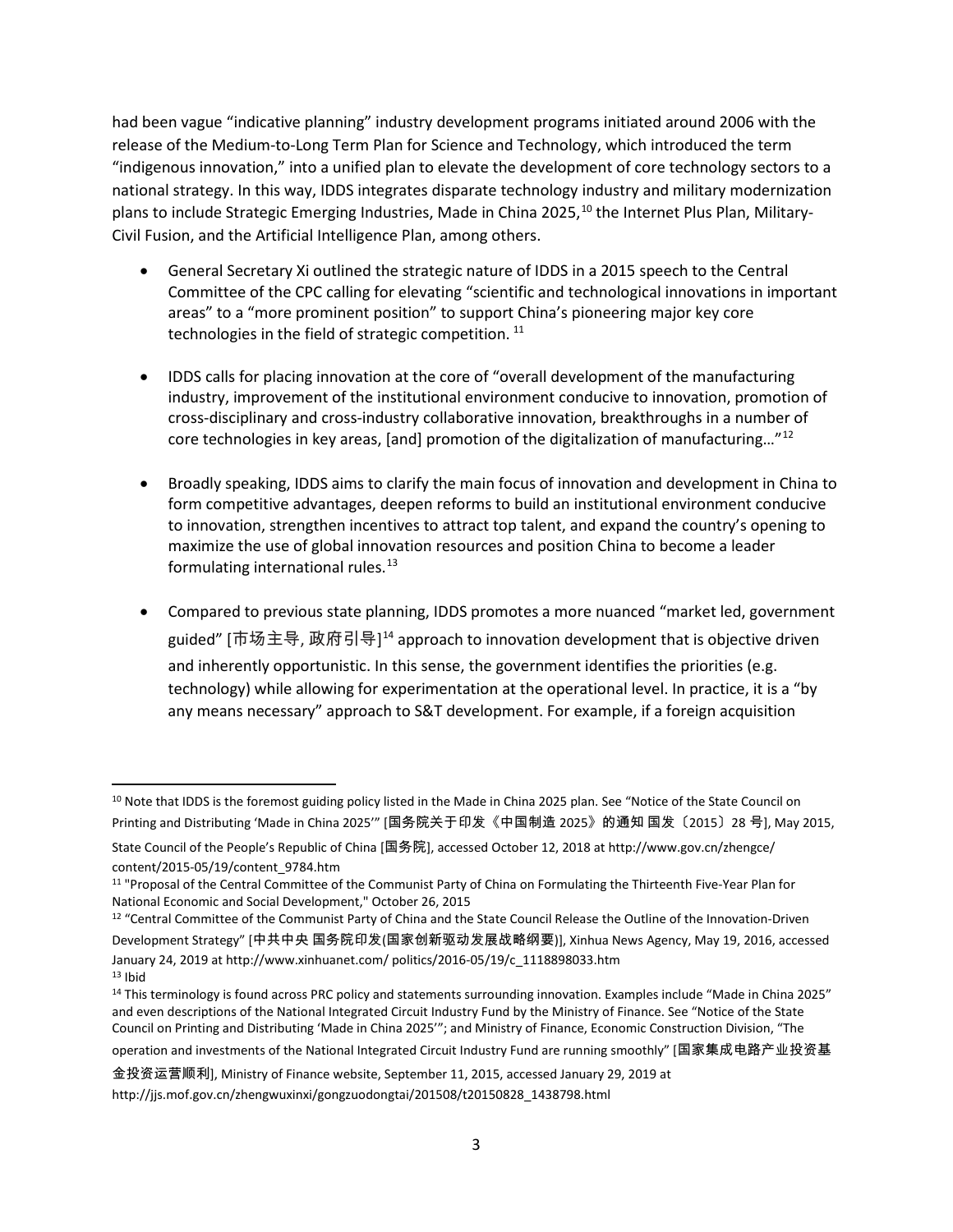proves unsuccessful, the approach could instead shift to (or be combined with) poaching talent or undermining the competition.

PRC leaders judge that achieving the ability to independently innovate in science and technology is critical to "core national power" [国家力量的核心] and the realization of the "great rejuvenation of the Chinese nation [中华民族伟大复兴], and thus a national security imperative."[15](#page-3-0) Moreover, Beijing hopes that by positioning China to ride this latest technological revolution it can generate new drivers of economic development, as traditional drivers are weakening.<sup>[16](#page-3-1)</sup>

- In a 2013 speech, General Secretary Xi attributed gaps in PRC technological capabilities as "the root cause of backwardness" adding that "due to backward technology and low industrialization levels, China has been repeatedly defeated by countries with much smaller economies in recent years."[17](#page-3-2)
- More recently, General Secretary Xi, in July 2018, described "key core technologies" as "a national heavy weapon, which is of critical significance to promoting the high-quality development of China's economy and safeguarding national security. It is necessary to effectively improve China's key core technological capabilities and firmly grasp the initiative of science and technology development in our own hands and provide strong technical support for China's development."[18](#page-3-3)

As a blueprint for building a national innovation system [国家创新体系], IDDS policies turbocharge foreign technology acquisition programs, introduce new tools for supporting innovation and more effectively channeling state, non-state, and foreign capital into priority emerging technology sectors to wrest dominance from foreign innovation leaders. In a relatively short period of time, an increasingly sophisticated innovation infrastructure is taking shape in the PRC under IDDS.

• New state financing mechanisms, specifically Government Guidance Investment Funds (GGIFs;[ 政府引导投资基金]), have grown rapidly in recent years—as of Q2 2018, the value of GGIFs totaled 10.3 trillion RMB (\$1.5 trillion).[19](#page-3-4)

l

<span id="page-3-0"></span><sup>15</sup> Ibid. (Original text: 国家力量的核心支撑是科技创新能力. 实现中华民族伟大复兴的中国梦,必须真正用好科学技术这 个最高意义上的革命力量和有力杠杆)

<span id="page-3-1"></span> $16$  Ibid.

<span id="page-3-2"></span><sup>&</sup>lt;sup>17</sup> Xi Jinping's Speech at the Joint Meeting of the Association for Science and Technology of the 12th Session of the National Committee of the Chinese People's Political Consultative Conference, March 4, 2013

<span id="page-3-4"></span><span id="page-3-3"></span><sup>&</sup>lt;sup>18</sup> The PRC's official news agency Xinhua, "Xi Jinping: Improving innovation capability in key core technologies to provide strong technical support for China's development [习近平:提高关键核心技术创新能力 为我国发展提供有力科技保障]," Xinhua News website, July 13, 2018, accessed January 17, 2019 at [http://www.xinhuanet.com/politics/2018-07/13/c\\_1123123961.htm](http://www.xinhuanet.com/politics/2018-07/13/c_1123123961.htm) <sup>19</sup> Data collected from Zero2IPO. Total value is reflective of the total fundraising scope of each GGIF, not actual capital flows. Also, see "China Government Fund Ranking," China Money Network, (undated, 2018), accessed January 28, 2019 at https://www. chinamoneynetwork.com/china-government-fund-ranking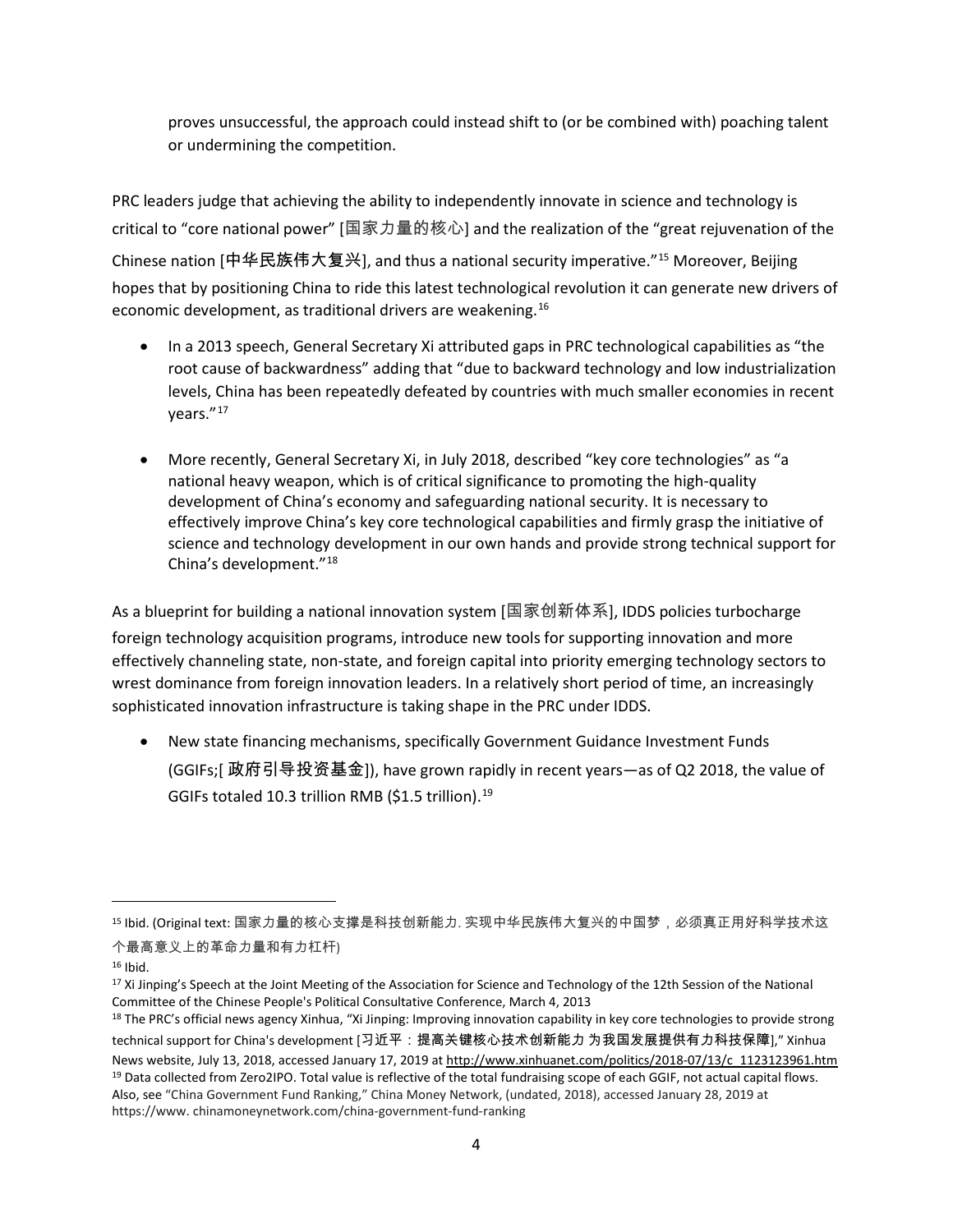- The PRC Ministry of Finance leads the GGIF program, issuing policy guidance on their formation and providing capital for central-level GGIFs.<sup>[20](#page-4-0)</sup> GGIFs aim to more effectively channel state, nonstate, and foreign capital and subsidize investment in priority sectors by providing interest free capital, matching funds, "signaling" to attract other investors following direct investments by GGIFs, and explicit and implicit guarantees for investors.
- GGIF investment strategies align with national industrial policy priorities, notably "high-tech" sectors and "new growth drivers."<sup>[21](#page-4-1)</sup> The vast majority of GGIFs are controlled at the local level-1,335 local GGIFs have been announced with an average value of 10 billion RMB (\$1.45 billion).

State-Industry Innovation Alliances (SIIAs, referred to in PRC media as industrial innovation alliances; 产 业创新联盟]) are emerging platforms for PRC government agencies, scientific research institutes, military industrial groups, academia, and non-state-owned enterprises, as well as foreign companies in some cases, to coordinate and collaborate to implement government technology and industry development priorities.

- SIIAs serve as a bridge between the PRC government, companies, and the market to catalyze implementation of industrial development plans (e.g. Internet Plus, AI) and national policies such as military-civil fusion.
- For example, the Commercial Small Satellite Industry Innovation Alliance ["Smallsat Alliance"; 国 商业小卫星产业创新联盟], established in July 2018, organizes and guides member activities to promote investment cooperation and development in the commercial aerospace industry.<sup>[22](#page-4-2)</sup>
- The Smallsat Alliance has more than 100 members.<sup>[23](#page-4-3)</sup> It prioritizes projects in regions under "One Belt, One Road", organizes technical docking activities, serves as a bridge between the government, members, and the market, and "improves the efficiency of technology conversion" to accelerate the development of China's aerospace engineering.<sup>[24](#page-4-4)</sup>
- Another example includes the "China Artificial Intelligence Industry Development Alliance (AIIA; [中国人工智能产业发展联盟在京成立]) formed in October 2017 boasts more than 200-

印发《政府投资基金暂行管理办法》的通知], PRC National Government Public Information Website, November 12, 2015, accessed January, 28, 2019 at http://www.gov.cn/gongbao/content/2016/ content\_5051233.htm

l

- <span id="page-4-2"></span><sup>22</sup> "China Commercial Small Satellite Industry Innovation Alliance established" [中国商业小卫星产业创新联盟成立], People's Daily, July 12, 2018, accessed January 19, 2019 at http://scitech.people.com.cn/n1/2018/0713/c1007-30145948.html
- <span id="page-4-3"></span><sup>23</sup> Members include the Ministry of Commerce Investment Promotion Bureau, China Spacesat Co. [中国东方红卫星股份有限

<span id="page-4-0"></span><sup>&</sup>lt;sup>20</sup> "Finance Ministry Notifications Regarding Provisional Management Measures for Government Guidance Funds" [财政部关于

<span id="page-4-1"></span><sup>&</sup>lt;sup>21</sup> A random sampling of GGIF composition using data collected from Zero2IPO found that roughly two-thirds of funds focused their investments in sectors prioritized by central-level industrial policies such as SEIs and Made in China 2025.

公司], a subsidiary of China Aerospace Science and Technology Co., and the Beijing Institute of Space Science and Technology.

<span id="page-4-4"></span><sup>&</sup>lt;sup>24</sup> See "China Commercial Small Satellite Industry Innovation Alliance Established" [中国商业小卫星产业创新联盟成立], China Military Network website, July 13, 2018, accessed January 19, 2019 at http://www.81.cn/jfjbmap/content/2018- 07/13/content\_210835.htm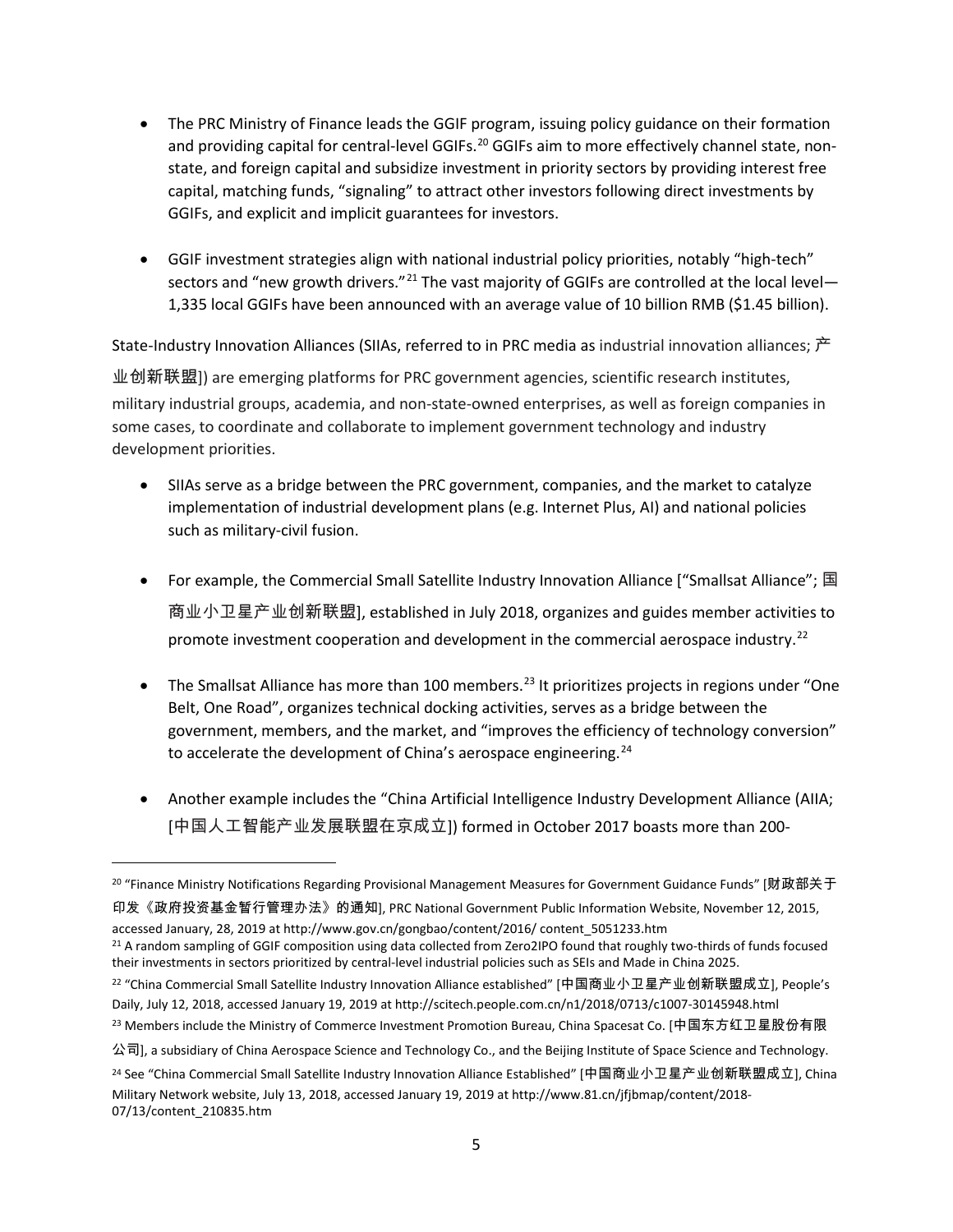member companies including Alibaba, Tencent, and Baidu. [25](#page-5-0) AIIA operates under the guidance of the National Development and Reform Commission, Ministry of Science and Technology, the Ministry of Industry and Information Technology (MIIT), the Central Network Security and Informatization Leading Group Office. [26](#page-5-1)

In addition, a new wave of "Silicon Valley-like" high-tech zones are rolling out across the country, combining talent acquisition programs, local economic and defense development policies, and venture capital-like financing mechanisms to fuel PRC start-ups and research institutes developing cutting-edge technologies, most often acquired from abroad.<sup>[27](#page-5-2)</sup>

- Eight regional "Comprehensive Innovation Reform Experiment Zones" [全面创新改革试验区] $^{28}$  $^{28}$  $^{28}$ and 120 "Double Innovation Demonstration Bases" [双创示范基地] were designated between 2015 to 2017 to serve as testing grounds for new innovation policies and pursue reform measures in talent acquisition, S&T research, economic development, and military-civil fusion. [29](#page-5-4)
- Double Innovation Demonstration Bases provide state-supported environments for "indigenous innovation" by offering "new service-driven models of government" to help central government policies bridge "the final kilometer" of implementation.<sup>[30](#page-5-5)</sup> A 2016 State Council notice describes the thinking behind Double Innovation Demonstration Bases:

*…[We must] effectively gather universities, scientific research institutes, and enterprises together with financial capital, IPR services, and the strength of social organizations…in order to implement a set of double innovation policy measures, supporting building a* 

l

全面创新改革试验的总体方案》], PRC National Government Public Information Website, September 7, 2015, accessed January 27, 2019 at http://www.gov.cn/zhengce/2015-09/07/content\_2926502.htm

<span id="page-5-0"></span><sup>25</sup> "China Artificial Intelligence Industry Development Alliance established in Beijing" [中国人工智能产业发展联盟在京成立], Xinhua News website, October 13, 2017, accessed January 27, 2019 at http://www.xinhuanet.com/2017- 10/13/c\_1121801129.htm

<span id="page-5-1"></span><sup>26</sup> Ibid.

<span id="page-5-2"></span><sup>&</sup>lt;sup>27</sup> "The CPC Central Committee Office and the State Council Office Publish 'General Plan for Advancing Comprehensive Innovation Reform Experimentation in District Systems'" [中共中央办公厅、国务院办公厅印发《关于在部分区域系统推进

<span id="page-5-3"></span><sup>&</sup>lt;sup>28</sup> The eight zones include: 1) Jing-Jin-Ji (Beijing, Tianjin, and some surrounding areas of Hebei Province); 2) Shanghai; 3) Guangdong Province; 4) He-Wu-Beng (Hefei, Wuhu, and Bengbu); 4) Cheng-De-Mian (Chengdu, Deyand, and Mianyang); 5) Wuhan; 6) Xian; 7) Shenyang. See "The CPC Central Committee Office and the State Council Office Publish 'General Plan for Advancing Comprehensive Innovation Reform Experimentation in District Systems'" [中共中央办公厅、国务院办公厅印发

<span id="page-5-4"></span><sup>《</sup>关于在部分区域系统推进全面创新改革试验的总体方案》], September 7, 2015, PRC National Government Public Information Website, accessed January 27, 2019 at http://www.gov.cn/zhengce/2015-09/07/content\_2926502.htm <sup>29</sup> The "Double" [双] refers to "innovation in technology" and "innovation in business" (*aka* "entrepreneurship"), which both begin with the same character in vernacular Chinese. Double Innovation Demonstration Bases fall under three categories: 1) Regional S&T Demonstration Bases (62 designated); 2) University and Scientific Research Institute Demonstration Bases (30 designated); and 3) Enterprise Demonstration Bases (28 designated)

<span id="page-5-5"></span><sup>30 &</sup>quot;State Council Office Opinions Regarding the Implementation of Mass Pioneering Work and Mass Innovation Model Bases" [国务院办公厅关于建设大众创业万众创新示范基地的实施意见], PRC National Government Public Information Website, May 12, 2016, accessed January 28, 2019 at http://www.gov.cn/zhengce/content/2016-05/12/content\_5072633.htm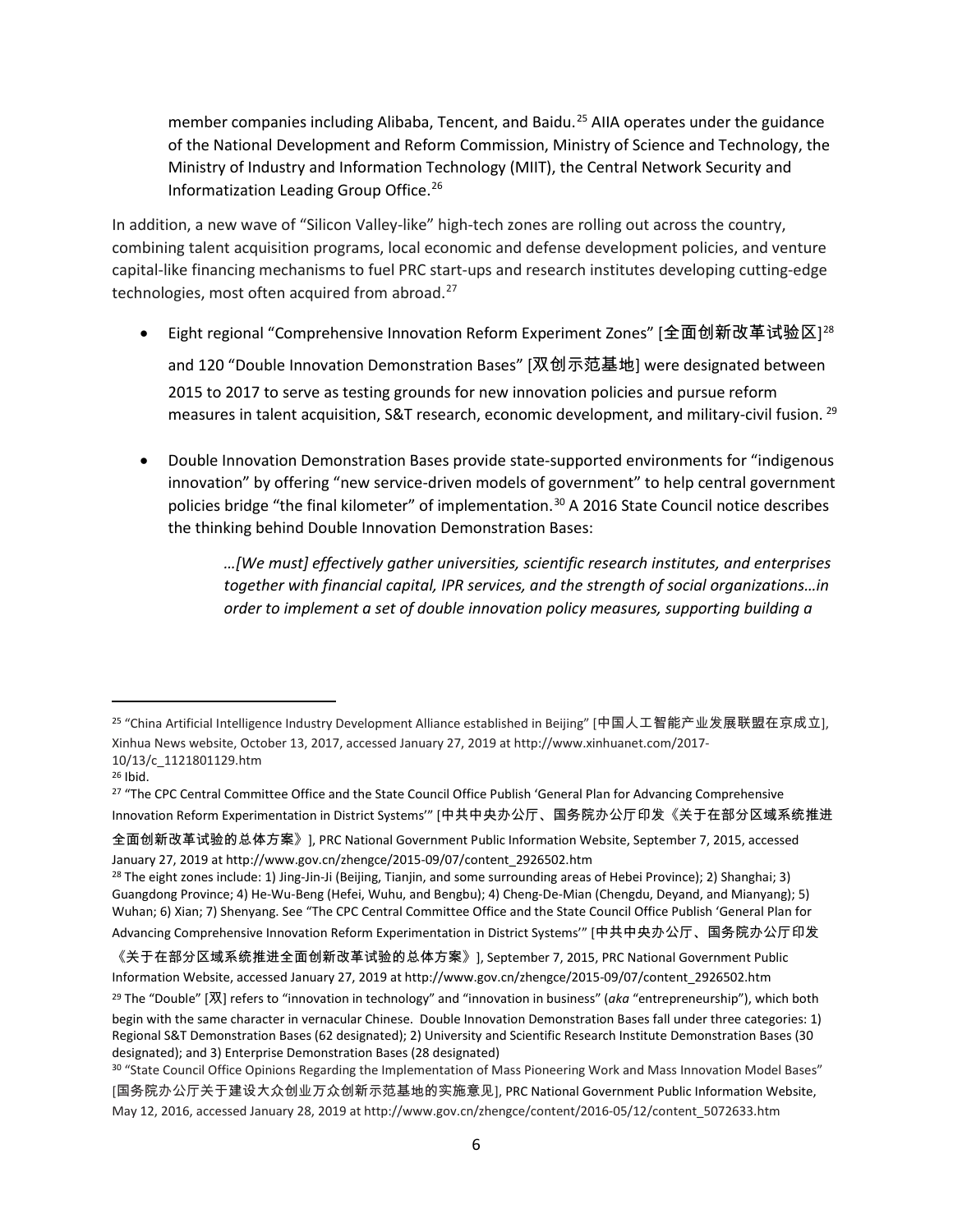*group of double innovations support platforms, and explore the formation of different types of demonstration models [for technology development].["31](#page-6-0)*

### **PRC Still Reliant on Foreign Knowhow Despite Rapid Policy, Infrastructure Development**

Despite rapid advances in rolling out new innovation-driven policies, regulations, and financing mechanisms, the PRC remains reliant on foreign innovation systems, particularly the United States and Japan, for what it considers key core technologies.

- This reliance is well understood by PRC leaders and Chinese S&T professionals and has been made even more glaring by the U.S.-China "trade war", notably the U.S. government's initial decision to sanction PRC technology firm ZTE, essentially crippling its operations.<sup>[32](#page-6-1)</sup>
- According to a July 2018 Central Financial and Economic Leading Group meeting, "China's scientific and technological development level, especially in key core technology innovation capabilities, is still far behind the international advanced level and still far from meeting the requirements for achievement of the goals of 'the one-hundred-year [marathon] struggle". [33](#page-6-2)
- The PRC's realization of "original source" innovation—or even effective mass production of appropriated foreign technology at its original foreign standards—continues to be hampered by structural flaws in governance and administration, notwithstanding efforts to address these systemic issues.<sup>[34](#page-6-3)</sup>
- A group of prominent PRC S&T professionals from the Chinese Academy of Sciences assess that the pursuit of "key core technologies" is "choked" by "foreign blockades of technology", as well as persistent domestic institutional shortcomings, including administrative rigidities, immaturity of industry innovation ecosystems, and a lack of robust domestic supply chains.<sup>[35](#page-6-4)</sup> In addition, Beijing openly acknowledges that it currently lacks leading and highly skilled talent at scale.<sup>[36](#page-6-5)</sup>

<http://news.sciencenet.cn/htmlnews/2018/11/420092.shtm>

l

<span id="page-6-0"></span><sup>31</sup> Ibid. (Original text: "依托双创资源集聚的区域... 有效集成高校、科研院所、企业和金融、知识产权服务以及社会组织 等力量,实施一批双创政策措施,支持建设一批双创支撑平台,探索形成不同类型的示范模式。")

<span id="page-6-1"></span><sup>&</sup>lt;sup>32</sup> For example, see Wu Yimian, "China Calls for Semiconductor Self Reliance Amid ZTE Import Ban," China Money Network, April 18, 2018, accessed January 29, 2019 at https://www. chinamoneynetwork.com/2018/04/18/chinese-media-calls-forsemiconductor-self-reliance-amid-zte-import-ban

<span id="page-6-2"></span><sup>&</sup>lt;sup>33</sup> "Xi Jinping: Improving innovation capability in key core technologies to provide strong technical support for China's development [习近平:提高关键核心技术创新能力 为我国发展提供有力科技保障]," Xinhua News website, July 13, 2018,

<span id="page-6-3"></span>accessed January 17, 2019 at[: http://www.xinhuanet.com/politics/2018-07/13/c\\_1123123961.htm](http://www.xinhuanet.com/politics/2018-07/13/c_1123123961.htm) 34 An investigation by Former Minister of Science and Technology Xu Guanhua, former Deputy director of the State Council's Development Research Center Chen Qingtai, and renowned economist and former research fellow at the Development Research Center highlighted that the common obstacles to "original source innovation" are due to gaps in China's national strategies and policies. See "Introduction to the Committee of Radical Innovation 100" [中国源头创新百人会], Tsinghua University Institute for Innovation and Development, undated, accessed on January 18, 2019 at http://www.iid.tsinghua.edu.cn/p-60.html

<span id="page-6-4"></span><sup>&</sup>lt;sup>35</sup> "Key core technology: why are we "like choking on a fish bone caught in the throat" [关键核心技术,我们为什么"如鲠在

喉"], China Science Daily Website, November 19, 2018, accessed January 17, 2019 at

<span id="page-6-5"></span><sup>36 &</sup>quot;Central Committee of the Communist Party of China and the State Council Release the Outline of the Innovation-Driven Development Strategy" [中共中央 国务院印发 (国家创新驱动发展战略纲要)], Xinhua News Agency, May 19, 2016, accessed January 25, 2019 at http://www.xinhuanet.com/politics/2016-05/19/c\_1118898033.htm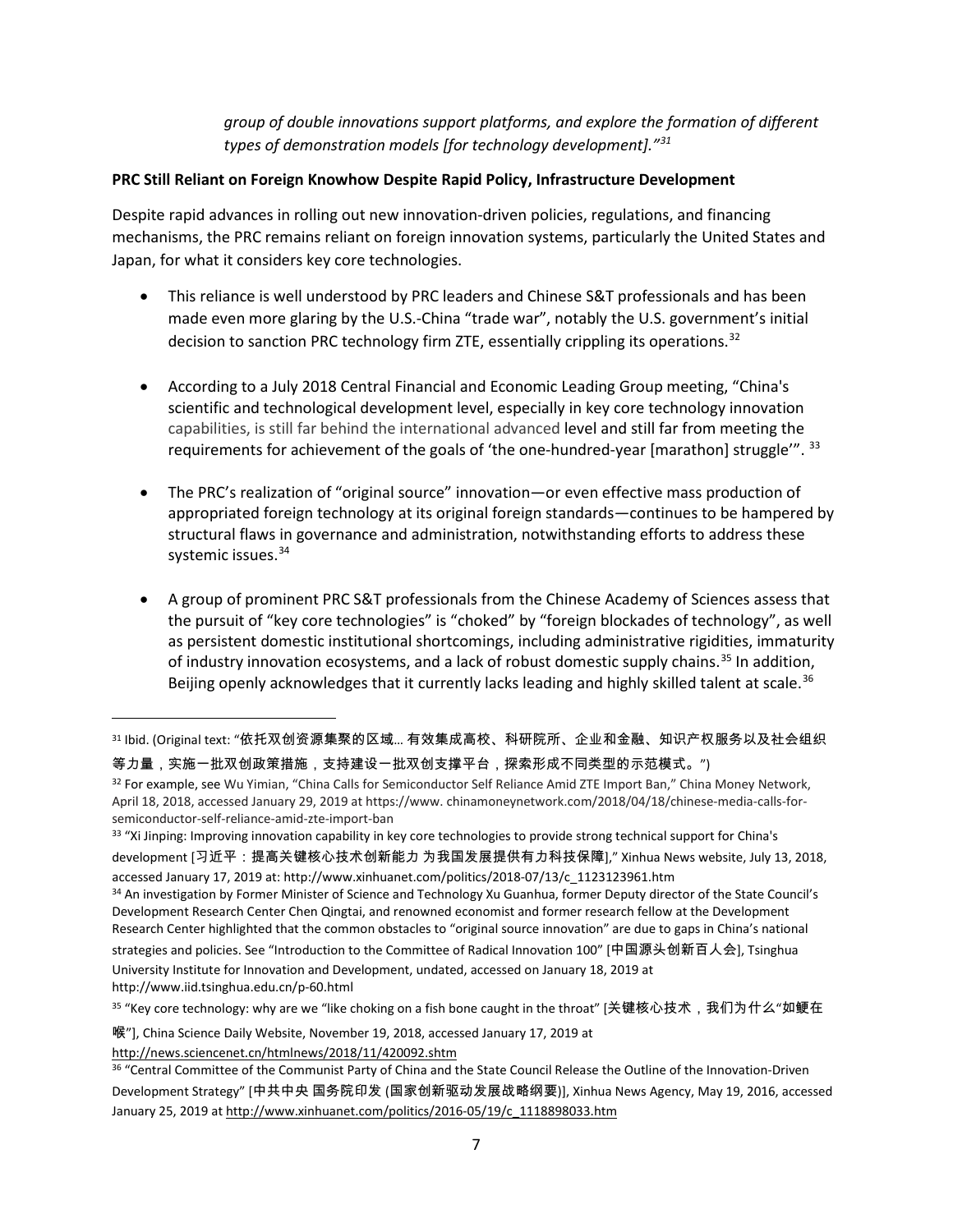More recently, Miao Wei, Minister of MIIT, identified four specific areas hindering China's innovation potential. [37](#page-7-0) First, investment in basic research among PRC companies remains far behind advanced economy levels. Moreover, this investment focuses primarily on the application of technologies. Second, the supply of common technologies described as "basic, related, systematic, and open" and often inputs in core technologies are lacking. The issue is compounded by a lack of common technology R&D systems, insufficient funding, and uncoordinated policies. Third, structures supporting collaboration between industry and academia to accelerate technological breakthroughs are not in place. Finally, while China's labor force is abundant, it faces a shortage of "high-tech talents" engaged in R&D on core technologies, especially in the manufacturing industry.

#### **IDDS Supporting Advances in PRC Integrated Circuit Industry**

Beijing's intent to construct a self-sufficient integrated circuit (IC) industry demonstrates how new tools introduced under IDDS are enabling China to quickly mobilize to become a contender in emerging technology sectors. Formed in October 2014 by the Ministry of Industry and Information Technology (MIIT), the National Integrated Circuit Industry Investment Fund ("National IC Fund")—the first and largest GGIF—is mandated to spend a massive amount of money to implement government IC industrial policies. The fund has already fully spent the money raised in its first round of fund-raising, committing nearly \$18 billion and deploying 81.8 billion RMB (\$11.8 billion) in at least 67 projects by mid-2018.<sup>1</sup> A second round of fund-raising set at 150 billion RMB (\$23 billion) was launched in mid-2018.to date with plans to raise a second \$31.2 billion fund.<sup>[38](#page-7-1)</sup>

- The National IC Fund is a "growth fund" investing in all stages of the IC production chain, including new chip fabs, chip design, packaging and testing, equipment and materials, and IC applications. It also funds industry consolidation through M&A.<sup>[39](#page-7-2)</sup>
- Though the PRC's IC Industry lags foreign competitors, the National IC Fund has played a crucial role in advancing industry growth targets and the industry will likely continue to reduce foreign dependency as government policies and investments mature and encourage technological advances.

<span id="page-7-2"></span><span id="page-7-1"></span><span id="page-7-0"></span><sup>37 &</sup>quot;Miao Wei (Qiushi) Article: Strengthen efforts to master core technologies; promote the development of high quality manufacturing,"[ 苗圩《求是》撰文:加强核心技术攻关 推动制造业高质量发展], MIIT website, July 16, 2018, accessed January 29, 2019 at http://www.miit.gov.cn/n1146285/n1146347/n1147601/n1147604/c6260533/content.html <sup>38</sup> Total invested dollars were calculated using PRC corporate records data. See "Second Phase of National Integrated Circuit Industry Fund, 100 Billion for Integrated IC Industry Chain" [国家大基金二期正募集 千亿布局集成电路产业链], Xinhua News website, April 5, 2018, accessed on January 25, 2019 at http://m.xinhuanet.com/ln/2018-05/04/c\_1122781205.htm <sup>39</sup> Information on the National IC Fund's investment activities collected from an analysis of PRC corporate records data.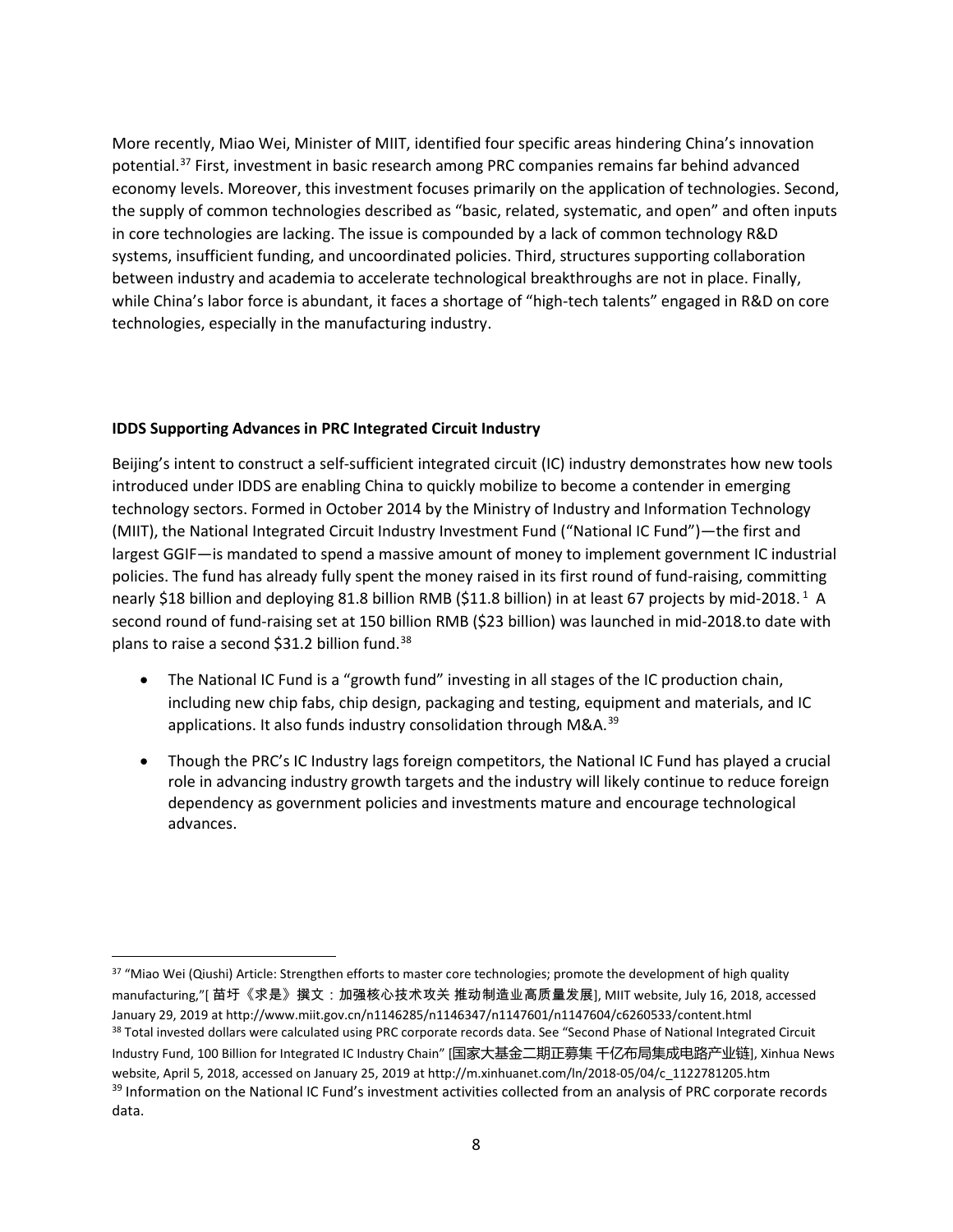• 2017 IC industry revenues in China grew nearly 20 percent year-on-year (in-line with the national target) with similar estimates being put forward for 2018.<sup>[40](#page-8-0)</sup> This is compared to an average revenue growth in the IC industry worldwide of 3.4 percent.

#### **IDDS Systematically Tapping Foreign Innovation Ecosystems**

Beijing's increasing effort to establish inroads in foreign innovation hubs (e.g. Silicon Valley, Boston, Tel Aviv) provides an example of PRC reliance on foreign innovation ecosystems. These inroads encompass the physical establishment of operations in a foreign country, as well as research partnerships with universities that facilitate the transfer of technology and know-how. The Shenzhen-based "Committee of Radical Innovation 100" ("CRI 100"; [中国源头创新百人会]],<sup>[41](#page-8-1)</sup> founded in 2015, spearheads the combined efforts of PRC government, corporations, and academia to identify and absorb cutting-edge foreign research, technology, and talent in support of national S&T priories.

- Comprised of former and current PRC central and local government officials, technology entrepreneurs, finance executives, and academics, CRI 100 serves as a "platform for exchange, services and resource integration" among China's innovation forces to "promote the theory and practice of "Chinese original source innovation."[42](#page-8-2)
- CRI 100's stated mission is to connect overseas innovation resources [海外源头创新资源] with China's industrial demand, advancing S&T development through what it describes as a "new international cooperative innovation model" [国际协同创新的新棋局].<sup>[43](#page-8-3)</sup>

To advance this mission, CRI, an affiliated organization of CRI 100, is forming overseas innovation centers in the United States, Israel, and Europe and pursuing collaborations with universities such as MIT, the University of Michigan, Carnegie Mellon and Oxford University.<sup>[44](#page-8-4)</sup>

头创新方式需要改变,未来会关注人工智能 | CCF-GAIR 2017], Leifeng Online, July 5, 2017, accessed January 27, 2019 at https://www.leiphone.com/news/201707/GrtWoD6GEEtkr3d6.html

<span id="page-8-0"></span> <sup>40</sup> "Total Revenue of China's IC Industry to Grow Above Global Average at Annual Rate of 19.86% for 2018, Says TrendForce," Business Wire website, November 9, 2017, accessed January 25, 2019 at https://www.businesswire. com/news/home/20171109005547/en/Total-Revenue-China%E2%80%99s-IC-Industry-Grow-Global

<span id="page-8-1"></span><sup>&</sup>lt;sup>41</sup> The use of the term "radical" comes from the official English translation provided by CRI 100. Another translation of the vernacular Chinese name of the organization might be "The Committee of Original Source Innovation 100".

<span id="page-8-2"></span><sup>42</sup> Founding members include Tsinghua University Institute of Innovation and Development, China Association for Strategic Development Research Institute, Shenzhen Huada Gene Institute, Shenzhen Guangqi (Kuangchi) Institute of Advanced Science and Engineering, Shenzhen Space Science and Technology Southern Institute, and the Shenzhen City Peng Rui Investment Group Co. Ltd. Also, Chinese original source innovation is defined by CRI 100 as basic research in pursuit of new scientific discoveries and innovative activities that enhance national competitiveness. See

Zhao Qinghui, "Zhou Luming: The Method of Source Innovation Must Change, the Future will Focus on Artificial" [周路明:源

<span id="page-8-3"></span><sup>43</sup> "Committee of Radical Innovation 100 will be Established in Shenzhen" [中国源头创新百人会在深圳成立], Shenzhen municipal government website, July 29, 2015, accessed January 29, 2019 at http://www.sz.gov.cn/cn/xxgk/zfxxgj/ zwdt/201507/t20150729\_5302689.htm<br><sup>44</sup> See "Cooperation Partners," CRI Offshore Center website, accessed January 29, 2019 at

<span id="page-8-4"></span>http://www.crioc.org/index.php?s=/sys/index/partner.html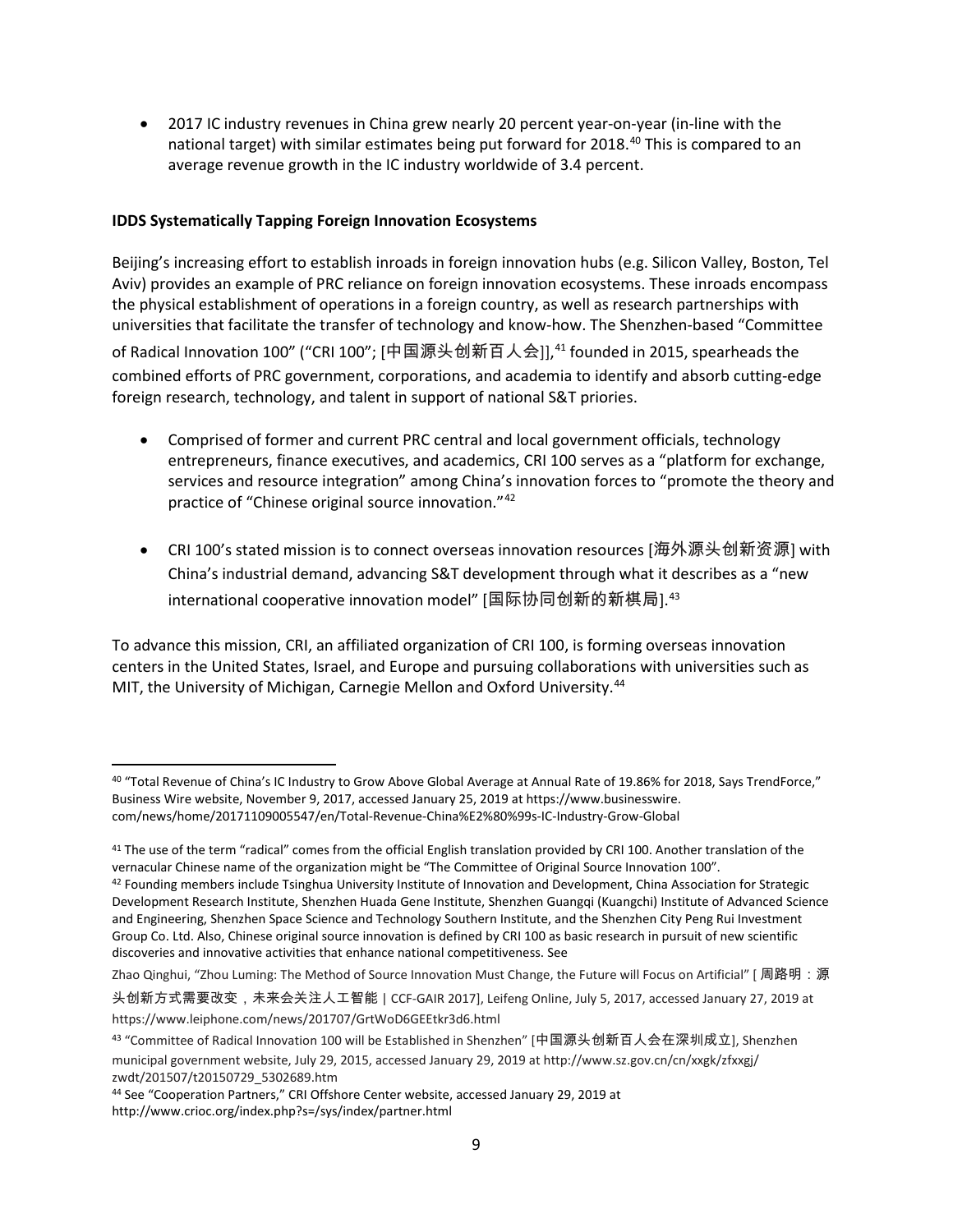- In May 2017, CRI established the "Radical Boston Innovation Center" [源创力波士顿创新中心] to "link China's industry, applications, and demands to source innovation in developed countries" focusing on advances in IT, intelligent and new energy vehicles, high-end manufacturing, and healthcare.[45](#page-9-0)
- The Radical Boston Innovation Center is part of the China Association of Science and Technology (Shenzhen) Overseas Talent Offshore Innovation and Entrepreneurship Base [中国科协(深圳)海 外人才离岸创新创业基地], a joint initiative between the Shenzhen municipal government and CAST under its "Help Our Motherland Through Elite Overseas Intellectual Resources Program ["HOME Program"; 海外智力为国服务行动计划].[46](#page-9-1)

# **Military-Civil Fusion: Turning Economic Scale into Military Might**

Beijing's Military-Civil Fusion program is a key component of IDDS and leading driver of PRC defense science, technology, and industrial (DSTI) system reforms under General Secretary Xi Jinping.<sup>[47](#page-9-2)</sup> Often misinterpreted as a purely military modernization play, MCF is a creative gamble to turn the classic macroeconomic "guns versus butter" model on its head—into a dual-use "guns *and* butter" model—by synchronizing PRC industrial and defense planning. PLA military strategist Jiang Luming [姜鲁鸣], a leading MCF expert at the PLA National Defense University, describes MCF as "…the comprehensive planning of the two major systems of military and civilian resources, brings about a compatible economic and technical foundation for [resource] sharing, transforms limited social resources into bidirectional and interactive combat power and production power, and achieve multiple types of production from a single investment."[48](#page-9-3)

Offshore Center [深圳市源创力离岸创新中心] organization profile, accessed January 29, 2019 at

[http://company.zhaopin.com/CZ715693340.htm.](http://company.zhaopin.com/CZ715693340.htm) For additional detail on the role of PRC investments, incubators, and acquisitions in the U.S. aimed at tapping emerging technologies and talent, see Elsa B. Kania, "Testimony before the House Permanent Select Committee on Intelligence: China's Threat to American Government and Private Sector Research and Innovation Leadership," CNAS website, July 19, 2018 at https://www.cnas.org/publications/congressionaltestimony/testimony-before-the-house-permanent-select-committee-on-intelligence

<span id="page-9-0"></span> <sup>45</sup> "About Us Section", CRI Offshore Center website, accessed January 29, 2019 at http://www.crioc.org/about.html. [Original text: 我们的逻辑是连接中国的产业端、应用端、需求端和发达国家源头创新端]; and Shenzhen Source Innovation

<span id="page-9-1"></span><sup>46</sup> Another translation of the vernacular Chinese name of the program is the "Overseas Intelligence for National Service Action Plan". See "China Association of Science and Technology (Shenzhen) Overseas Talent Offshore Innovation and Entrepreneurship Base Formally Set Up" [中国科协(深圳)海外人才离岸创新创业基地正式入驻], Shenzhen municipal government website, September 28, 2017, accessed January 27, 2019 at

http://www.sz.gov.cn/kxjsxh/zxzx\_89860/kxxw/201709/t20170929\_8894627.htm

<span id="page-9-2"></span><sup>&</sup>quot;Overview of Overseas Talents Offshore Innovation and Entrepreneurship Base" [海外人才离岸创新创业基地概述], CAST website, May 12, 2016, accessed January 27, 2019 at http://www.cast.org.cn/n200675/n202200/n202372/index.html <sup>47</sup> For additional insights, see Tai Ming Cheung, "How China's Defense Innovation System Is Advancing the Country's Military Technological Rise," SITC Research Briefs, Series 10(2018-3), May 30, 2018, accessed January 29, 2019 at https://escholarship.org/uc/item/7c75995r#main

<span id="page-9-3"></span><sup>48</sup> Jiang Luming, "Comprehensively Planning an Overall Strategy for National Security and Development" [统筹国家安全和发展

的总方略], PLA Daily, June 2, 2016, accessed January 29, 2019 at http://www.81.cn/gfbmap/content/2016- 06/02/content\_146372.htm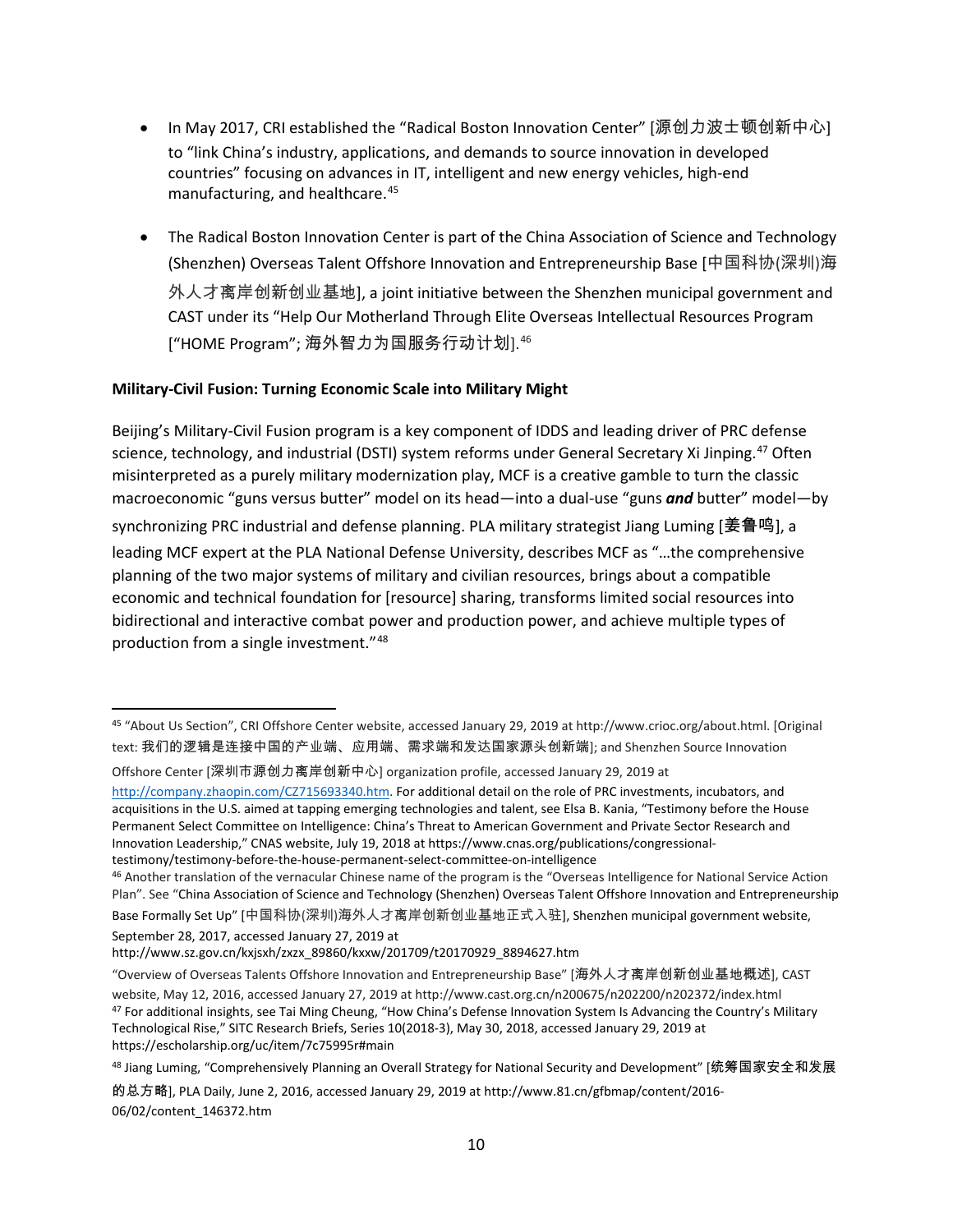- MCF aims to enhance and introduce new "hard" and "soft" innovation capabilities to form a "national defense S&T industrial system with Chinese characteristics."[49](#page-10-0) These include new policies to streamline standards among civilian and defense entities, encouraging civilian participation in the defense economy, creating new state financing vehicles for MCF development, and forming MCF industry clusters.<sup>[50](#page-10-1)</sup>
- MCF prioritizes advances in maritime, space, cyberspace, biology, new power sources, and artificial intelligence while also introducing new modes of weapon and equipment procurement and talent development in support of national defense.<sup>[51](#page-10-2)</sup>
- Additionally, MCF promotes the joint development and utilization of military and civilian infrastructure including scientific research institutes and labs, airports, ports, communications infrastructure, satellites, as well as joint exploration of the sea and outer space. $52$

China's DSTI system has historically relied on absorption and re-innovation of foreign technology and know-how.<sup>[53](#page-10-4)</sup> By synchronizing civilian and defense resources, Chinese planners hope to encourage original advanced research and development in priority dual-use sectors that generate both economic and military returns. In order to do this, MCF calls for breaking down domestic institutional barriers limiting the PLA's access to the civilian economy and vice versa. These barriers currently create disadvantages against adversaries able to leverage "systemized capabilities" that more effectively aggregate civilian resources during a conflict, especially a protracted one. Said differently, Chinese military strategists assess that they "have resources but not aggregation [and] have strength without capabilities [有资源无聚合、有实力无能力]."[54](#page-10-5)

Increasing civilian entities' participation, especially technology companies, in national defense S&T and weapons research and production—a concept referred to in vernacular Chinese as *mincanjun [*民参 军*]—*and converting military technology (spin-off) into civilian use—a concept referred to in vernacular Chinese as *junzhuanmin* [军转民]—are important components of MCF and China's broader military reforms to develop cutting-edge defense technologies.<sup>[55](#page-10-6)</sup>

<span id="page-10-4"></span>

<span id="page-10-0"></span><sup>49</sup> For more in-depth research on key factors supporting defense innovation, see Tai Ming Cheung, "Critical Factors in Enabling Defense Innovation: A Systems Perspective," SITC Research Briefs, Series 10(2018-2), May 30, 2018, accessed January 25, 2019 at https://escholarship.org/uc/item/170219mp#main

<span id="page-10-1"></span><sup>50</sup> "SASTIND Publishes 2017 Military Civil Fusion Special Action Plan" [国防科工局发布 2017 年军民融合专项行动计划], State Administration for Science, Technology and Industry for National Defense, June 23, 2017, accessed January 29, 2019 at http://www.gov.cn/xinwen/2017-06/23/content\_5204695.htm#1

<span id="page-10-2"></span><sup>51</sup> For additional information on MCF priority sectors, see Greg Levesque and Mark Stokes, "Military-Civil Fusion and the "Going-Out" of China's Defense Industry," Pointe Bello, December 2016 at https://pointebello.com/s/062017\_Pointe-Bello\_Military-Civil-Fusion-Report.pdf

<span id="page-10-3"></span><sup>52</sup> "Full Text: China's Military Strategy," Ministry of National Defense of the People's Republic of China website, May 26, 2015 at http://eng.mod.gov.cn/Press/2015-05/26/ content\_4586805\_4.htm<br><sup>53</sup> See Tai Ming Cheung, "How China's Defense Innovation System Is Advancing the Country's Military Technological Rise"

<span id="page-10-5"></span><sup>54</sup> See Jiang Luming, "Comprehensively Planning an Overall Strategy for National Security and Development" [统筹国家安全和 发展的总方略]

<span id="page-10-6"></span><sup>55</sup> "Decision of the Central Committee of the Communist Party of China on Comprehensively Deepening the Reform of Some Major Issues" at the Third Plenary Session of the 18th CPC Central Committee in November 2013. "Interpretation of the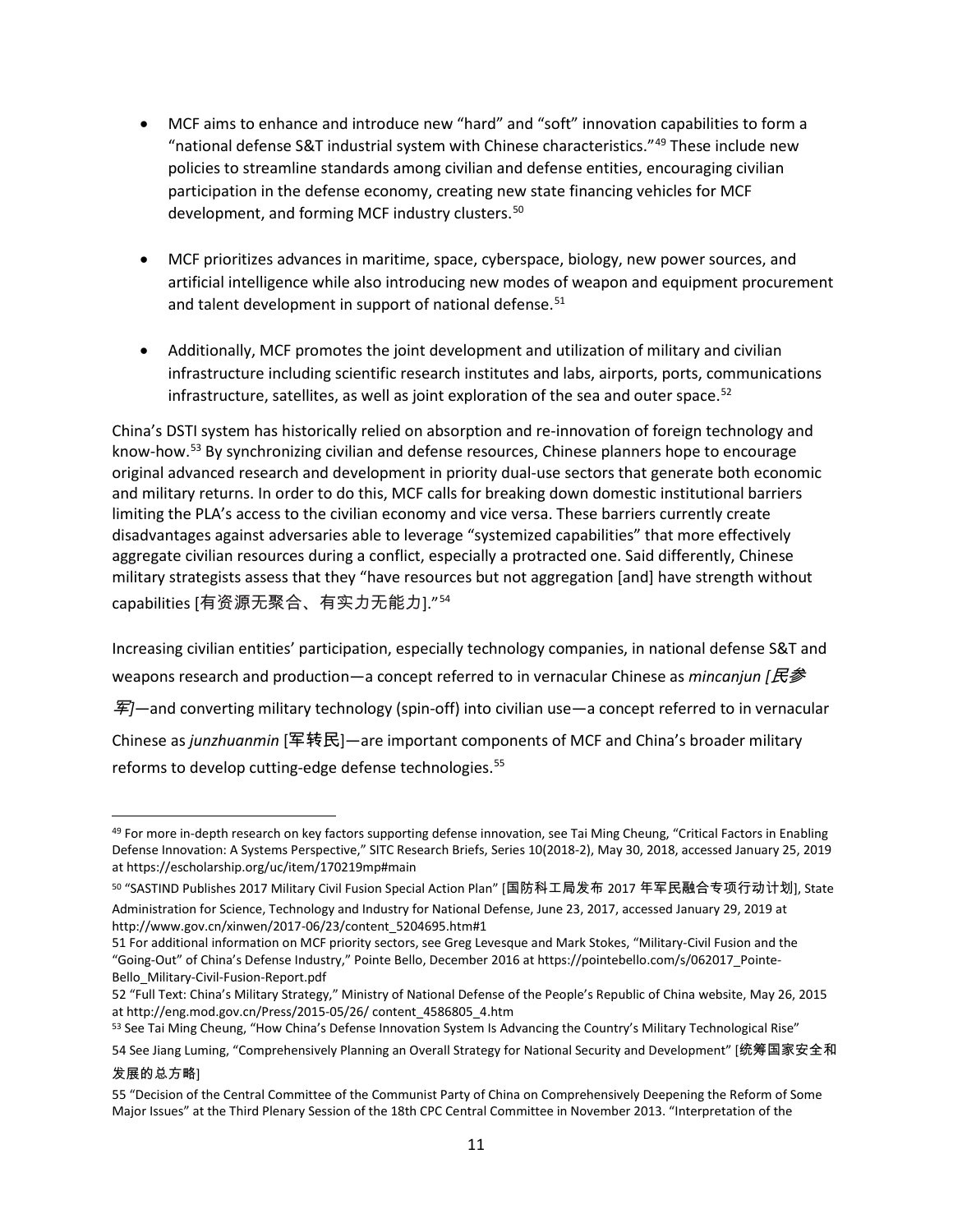- *Mincanjun* calls for streamlining defense contractor licensing processes, military and civilian standards, and improving information exchange to encourage civilian entities (e.g. companies and universities) to participate in defense research and procurement thereby introducing competition and opening new avenues for the PLA to identify, capture, and develop disruptive technologies that could alter the rules of battle.<sup>[56](#page-11-0)</sup>
- The State Administration of Industry for National Defense (SASTIND), a leading agency for MCF development and implementation, reports that civilian enterprises participating in the defense industry is increasing with "private" companies accounting for two-thirds of civilian entities who have obtained weapons and equipment research and production licenses to date, though it's unclear what these firms are doing with these licenses. [57](#page-11-1) Additionally, civilian enterprises are reportedly increasingly involved in the development of weapons sub-systems and complete systems, as opposed to producing primarily ancillary products.<sup>[58](#page-11-2)</sup>
- Civilian logistics and unmanned aerial vehicle (UAV) manufacturers have become a focal point of *mincanjun* under MCF. In a major development, the first PLA reserve unit focused on operating civilian UAV platforms for "counter-terrorism, search and rescue, and information gathering" was formed in cooperation with JD.com in Shaanxi in May 2018.<sup>[59](#page-11-3)</sup> PLA engagement with civilian logistics and UAV manufacturers to date takes three primary forms:
	- o subcontracting of logistics support to civilian UAV operators (e.g. JD.com and SF Express $60$ ;

gov.cn/n1146285/n1146352/n3054355/n3057613/n3057641/ c5741871/content.html (Original text: 我们只有推动军民深度 融合,实施军民协同创新,及早从源头上识别、捕捉和开发能够改变作战规则和科技发展方向的重大颠覆性技术,才能 大规模获取军民融合战略红利,争取主动、赢得未来); and

推进无人机保障分队建设], PLA Daily website, May 20, 2018, accessed January 30, 2019 at

http://www.xinhuanet.com/mil/2018-05/20/c\_129876747.htm; and

 $\overline{\phantom{a}}$ 

"Scouting, Search and Rescue, Delivering Materials -- The Military and JD.com Jointly Organize a UAV Military Reserve Unit" [侦

Important Measures of the Third Plenary Session of the 18th CPC Central Committee" [党的十八届三中全会《决定》重要举 措释义], CPC News Online website, November 22, 2013 at http://theory.people.com.cn

<span id="page-11-0"></span><sup>56</sup> "Jiang Luming: A Scientific Guide to Promoting Deep Military-Civil Fusion [姜鲁鸣:推进军民深度融合发展的科学指南]," MIIT website, July 26, 2017, accessed January 29, 2019 at http://www.miit.

<span id="page-11-1"></span><sup>&</sup>quot;SASTIND Publishes 2017 Military Civil Fusion Special Action Plan" [国防科工局发布 2017 年军民融合专项行动计划] 57 "SASTIND Holds Press Conference on the Situation of Military-Civil Fusion in the National Defense Science and Technology Industry" [国防科工局举行国防科技工业军民融合发展情况发布会], State Council Information Office website, December 6, 2017, accessed January 28, 2019 at http://www.scio.gov.cn/xwfbh/gbwxwfbh/xwfbh/hfkgw/Document/1612885/1612885.htm <sup>58</sup> Ibid.

<span id="page-11-3"></span><span id="page-11-2"></span><sup>59</sup> "A Certain Shaanxi Reserve Anti-Aircraft Artillery Base Drives Ahead in Creating a UAV Support Unit" [陕西某预备役高炮师

查、搜救、送物资,军方联合京东组无人机预备役分队], Orient Today website, May 19, 2018, accessed January 30, 2019 at https://news.mydrivers.com/1/577/577427.htm

<span id="page-11-4"></span><sup>60</sup> See Luo Yu and Gao Hongxia, "Breakthrough! UAVs From Rapid Delivery Companies Provide Exercise Services to the PLA For the First Time" [ 新突破!快递公司无人机在演习中首次服务解放军], People's Daily website, January 30, 2018, accessed January 28, 2019 at http://sc.people.com.cn/n2/2018/0130/c345527-31198409.html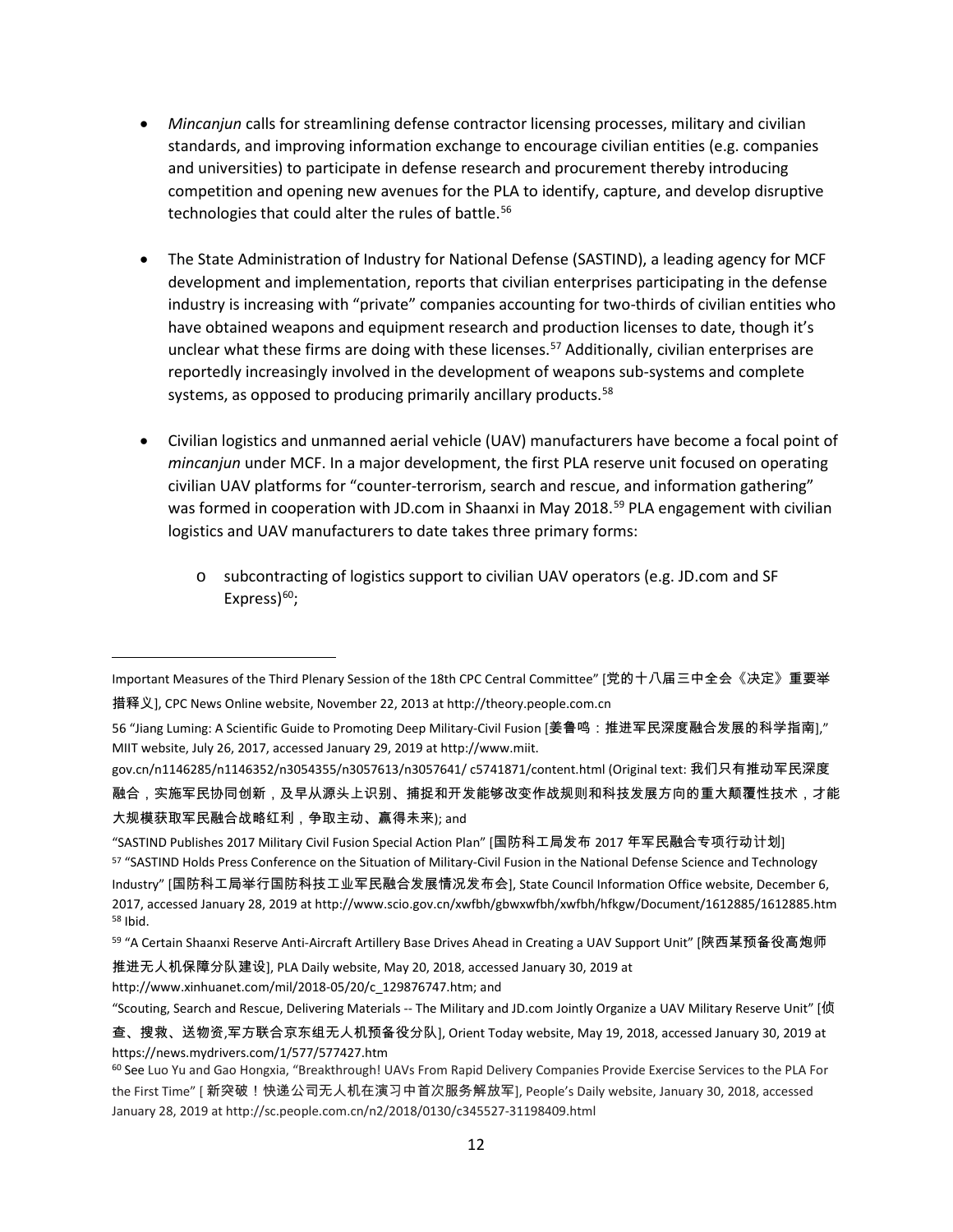- $\circ$  direct acquisition of UAVs from civilian manufacturers:  $61$  and
- o joint ventures between state-owned defense groups and civilian UAV manufacturers to produce light armed UAVs for combined reconnaissance and strike functions.<sup>62</sup>
- As part of *junzhuanmin*, SASTIND, MOF, and the State Intellectual Property Office have issued at least three sections of a "National Defense Science and Technology Intellectual Property Transformation Guide" containing intellectual property from state-owned defense industry groups for use in the civilian sector.<sup>[63](#page-12-2)</sup> In addition, the PLA in March 2017 declassified for the first time more than 2,300 dual-use technology patents to encourage civilian application.<sup>[64](#page-12-3)</sup>

MCF industry funds, industry alliances, and technology parks are converging to promote MCF implementation, all as prescribed by the IDDS. The 30.2 billion RMB (\$4.8 billion) Central Military-Civil Fusion Fund [国华军民融合发展基金], which is managed by CASC Aerospace Investment Corp, along with at least a combined \$40 billion across local-level investment vehicles are helping to push forward MCF projects and initiatives.<sup>[65](#page-12-4)</sup>

- MCF industry alliances coordinate MCF implementation among government, military, and defense industry stakeholders and provide S&T intelligence and policymaking support. Notable alliances include the China National Defense Industrial Enterprise Military-Civil Fusion Alliance [中国国防工业企业军民融合产业联盟] and the China Association of Science and Technology Military-Civil Fusion Alliance ("CAST MCF Alliance"; [中国科协军民融合学会联合体]). [66](#page-12-5)
	- o CAST MCF Alliance members include all state-owned defense industry associations as well as military research institutes, universities, and enterprises. Its mission involves supporting strategic decision-making and evaluation of major MCF policies, leveraging

工业推进知识产权强国建设的指导意见》], SIPO website, November 28, 2017, accessed January 30, 2019 at http://www.sipo.gov.cn/gwyzscqzlssgzbjlxkybgs/bwdt\_zlb/1097850.htm

<span id="page-12-0"></span> <sup>61</sup> See "Special Interview with Central Aviation Knowledge's Vice-President: Walking Down the Innovation Road for China's Own UAVs" [专访中航智副总:走出中国人自己的无人机创新之路], November 4, 2016, accessed January 30, 2019 at http://mil.huanqiu.com/aerospace/2016-11/9635347.html

<span id="page-12-1"></span><sup>62</sup> See "Qingzhun Technology's 'Reconnaissance- Strike Combined UAV' Takes the Stage, Taking the Lead in Striding Forward Down the New Road of Military-Civil Fusion" [轻准科技"察打一体无人机" 亮相高交会 率先迈出军民融合新路], Shenzhen News Online, November 16, 2017, accessed January 30, 2019 at http://inanshan.sznews.com/content/2017- 11/16/content\_17773627.htm

<span id="page-12-2"></span><sup>&</sup>lt;sup>63</sup> See "SASTIND, MOF, SIPO jointly issue 'Guiding Opinions on Defense Science and Technology Industry Promoting the Construction of Strong National Intellectual Property Rights'" [国防科工局、财政部、知识产权局联合印发《关于国防科技

<span id="page-12-3"></span><sup>64</sup> Pei Yin, "National Defense Patents are Declassified for the First Time, can the 'Treasure' be Successfully Awakened?" [国防专

利首次解密, "宝藏" 能否被成功唤醒?], China Military News Online website, June 26, 2017, accessed January 28, 2019 at http://www.81.cn/2017jj90/2017-06/26/content\_7669742.htm

<span id="page-12-4"></span><sup>65</sup> Pointe Bello has identified at least 10 local-level MCF investment vehicles with a combined fund size of more than \$40 billion established between 2012-2018. This does not represent an exhaustive list of MCF funds or the total amount of state capital being directed to MCF-related initiatives.

<span id="page-12-5"></span><sup>66</sup> "Introduction to the China Association of Science and Technology Military-Civil Fusion Association" [中国科协军民融合学会

联合体简介], China Association of Science and Technology website, July 13, 2016, accessed January 20, 2019 at http://www.cast.org.cn/art/2016/7/13/art\_558\_39761.html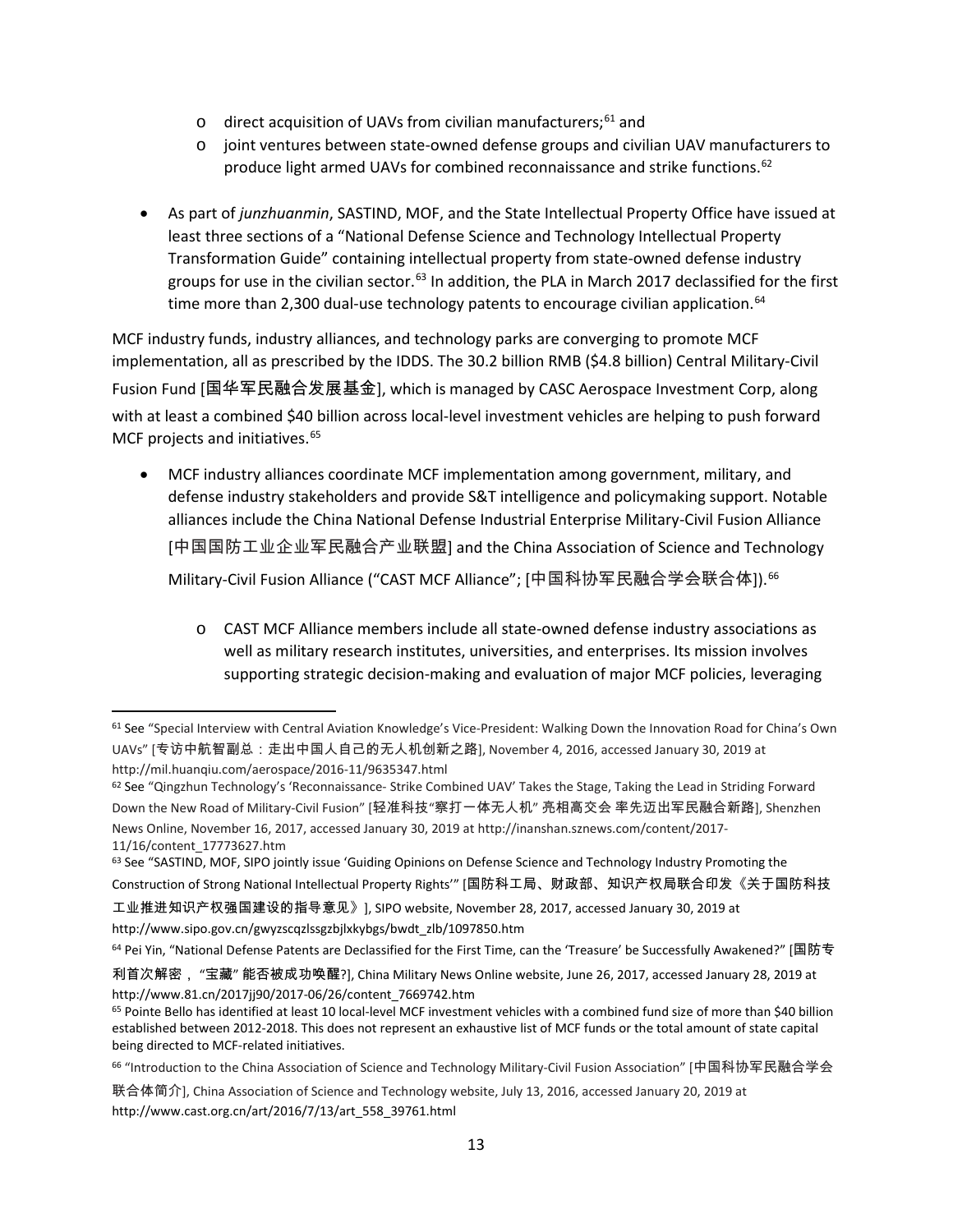high-end scientific and technological talent, notably overseas returnees, and establishing a long-term mechanism for the conversion of military and civilian S&T achievements to serve the national economy and military modernization.<sup>[67](#page-13-0)</sup>

MCF demonstration bases integrate defense and civilian basic research, R&D, production, capital, and talent to drive down costs and accelerate technological breakthroughs in production cycles. They also serve to combine military S&T requirements with local economic development plans.

- Since 2009, 36 national MCF demonstration bases across China have been established under the "National New Industrial Demonstration Base Initiative," [国家工业化产业标范基地], which is overseen by MIIT.<sup>[68](#page-13-1)</sup> In addition, all major provincial and municipal governments have unveiled MCF industry development plans leading to the formation of local MCF research centers, bases, and parks.<sup>[69](#page-13-2)</sup>
- For example, Zhongguancun Science Park leads the integration of military-civil science and technology resources in Beijing and has established platforms to directly link military requirements with zone-wide scientific and technological advancements.<sup>[70](#page-13-3)</sup> Qingdao's West Coast New District, an important maritime defense hub, is accelerating MCF industry development in marine vessels, biomedicine, aerospace, IT, and new materials.<sup>[71](#page-13-4)</sup> Meanwhile Chengdu announced four MCF aviation industry parks in mid-2016 and plans to construct six more and form a local MCF industry alliance.<sup>[72](#page-13-5)</sup>

MCF blurs the lines between traditional notions of military, commercial, and academic activity creating challenges for U.S. policymakers, executives, and university administrators. For example, Beijing's use of "commercial" state-owned enterprises to assert its territorial claims in the South China Sea, including the construction of reclaimed islands and military installations, exemplify military-civil fusion in action. Additional examples include:

civil fusion, and software and information services. For more, see "National New Industrial Demonstration Base Initiative [ 国家

新型工业化产业标范基地], MIIT website, undated, at http://sfjd.miit.gov.cn/BaseInfoAction!findListindustry.action

<span id="page-13-2"></span><sup>69</sup> For example, see "Zhejiang Province Military-Civil Fusion Industry '13th Five-Year Plan' Plan" [浙江省军民融合产业"十三五"

规划], Zhejiang Provincial Government website, undated, accessed January 30, 2019 at

<span id="page-13-0"></span> <sup>67</sup> Ibid.

<sup>&</sup>quot;National Defense Industry Association: Establishes Five Service Platforms to Support Military Civil Fusion Development" [国防

工业企业协会:建五大服务平台 助力军民融合发展], Xinhua News website, January 8, 2017, accessed January 30, 2019 at http://www.xinhuanet.com/politics/2017-01/08/c\_129436654.htm; and "Introduction to the China Association of Science and Technology Military-Civil Fusion Association" [中国科协军民融合学会联合体简介]

<span id="page-13-1"></span><sup>&</sup>lt;sup>68</sup> Launched in 2009, the National New Industrial Demonstration Base Initiative promotes the restructuring and development of six high-tech industrial sectors: equipment manufacturing, raw materials, consumer products, electronic information, military-

<span id="page-13-3"></span>http://www.zjjxw.gov.cn/module/download/downfile.jsp?classid=0&filename=80a04fdc0dbd4ab18c32f1e623e53857.pdf<br><sup>70</sup> Military-civil science and technology synergy becoming the engine of innovation development in Zhongguancun

Demonstration Park [军民科技协同成为中关村示范区创新发展引擎], Zhongguancun Science Park website, January 8, 2019, accessed January 18, 2019 at http://zgcgw.beijing.gov.cn/m/dtq/gzdt5/181919/index.html

<span id="page-13-4"></span><sup>71</sup> "Qingdao West Coast New District Issues Opinions to Accelerate Promotion of Military-Civil Fusion Industry Development"

<sup>[</sup>青岛西海岸新区出台意见 加快推进军民融合产业发展], Xingkong Observer Online website, April 28, 2018, accessed January 30, 2019 at http://xingkonggc.com/a/news/guona/2018/0428/460889.html

<span id="page-13-5"></span><sup>72</sup> "Chengdu in Advance Starts Four Military-Civil Fusion Industry Parks" [成都先期启动四个军民融合产业园], Sichuan Provincial Government website, July 26, 2016 at http://www.sc.gov.cn/10462/10778/13814/2 016/7/27/10389670.shtml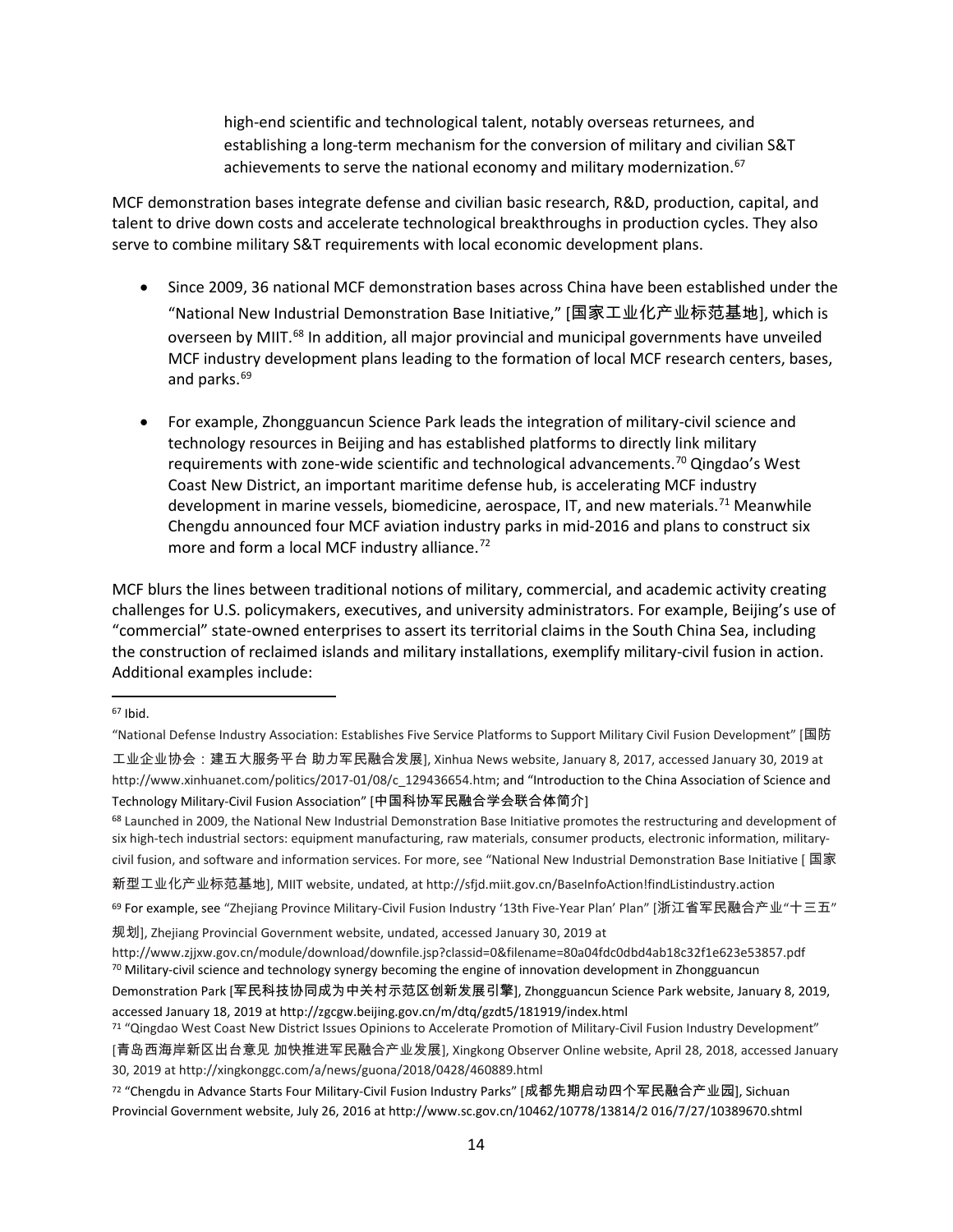- The Aviation Industry Corporation of China (AVIC) since 2010 has acquired at least eight general aviation companies in the United States and Europe, including leading manufacturers of advanced piston engines with full-authority digital engine control.<sup>[73](#page-14-0)</sup> These acquisitions led to domestic technological breakthroughs in modified gasoline and heavy fueled engines, electronic fuel injection technology, and turbocharging enhancing the performance and operability of PRC high-altitude UAVs.<sup>[74](#page-14-1)</sup>
- The state-owned China Railway Rolling-Stock Co. (CRRC) acquisition of UK-based Dynex Corporation led to the transfer of high-tech semiconductors, notably insulated-gate bipolar transistors (IGBT), to China. CRRC's IGBT manufacturing facility in Zhuzhou now reportedly supplies the PLA and is being used in its 2<sup>nd</sup> generation aircraft carrier integrated propulsion system and rail gun programs. $75$
- Founded largely on U.S. Air Force funded research on metamaterials conducted at Duke University, Shenzhen-based Kuang-Chi Group is regularly referred to in PRC media as a "military-civil fusion enterprise" [军民融合企业].<sup>[76](#page-14-3)</sup> The firm boasts close ties to the PLA and works with China Aerospace Science and Industry Corporation's Hunan Space Bureau (068 Base)—a R&D and production center for near space reconnaissance platforms. [77](#page-14-4) In March 2018, Kuang-Chi

核心成员], China Naval Network website, March 7, 2018, accessed January 29, 2019 at

https://mp.weixin.qq.com/s/pyQ3AZxg3mjqF3y8F90Neg?

<span id="page-14-3"></span><sup>76</sup> For more information on Kuang-Chi founder Liu Ruopeng's role in transferring metamaterials research to China while at Duke University see "Chinese Talent Programs: Counterintelligence Strategic Partnership Intelligence Note," Federal Bureau of Investigation, September 2015 a[t https://compliance.fiu.edu/documents/SPIN%20-%20Chinese%20Talent%20Program.pdf;](https://compliance.fiu.edu/documents/SPIN%20-%20Chinese%20Talent%20Program.pdf) and Neelesh Moorthy, "How one graduate student allegedly stole Duke research to create a billion-dollar Chinese company," The Chronicle, Duke University, October 29, 2017, posted a[t http://www.dukechronicle.com/article/2017/10/how-one-graduate](http://www.dukechronicle.com/article/2017/10/how-one-graduate-student-allegedly-stole-duke-research-to-create-billion-dollar-chinese-company)[student-allegedly-stole-duke-research-to-create-billion-dollar-chinese-company.](http://www.dukechronicle.com/article/2017/10/how-one-graduate-student-allegedly-stole-duke-research-to-create-billion-dollar-chinese-company) Also, see Shen Yiran, "Kuang-Chi's Liu Ruopeng: Every Step of Kuang-Chi's Development Practice Follows the General Secretary's Two Sentences" [光启刘若鹏:光启

<span id="page-14-0"></span><sup>73</sup> For example, see "AVIC International Announces the Formation of Continental Motors Group and Expansion into China," Continental Motors website, April 10, 2014, accessed January 30, 2019 at

http://www.continentalmotors.aero/xPublications/News%20Releases/AVIC%20International%20

Announces%20the%20Founding%20of%20the%20Continental%20Motors%20Group/

<span id="page-14-1"></span><sup>74</sup> "Heart of Chinese UAV made in China: accurate targeting nets top US and German manufacturers" [中国无人机心脏国产:精

准出手 收购美德顶级制造商] Phoenix Military News, December 6, 2016, accessed January 30, 2019 at http://news.ifeng.com/a/20161206/50370941\_0.shtml

<span id="page-14-2"></span><sup>75</sup> See Minnie Chan, "China's aircraft carrier conundrum," South China Morning Post, November 19, 2017, accessed January 29, 2019 a[t http://www.scmp.com/news/china/diplomacy-defence/article/2120391/chinas-aircraft-carrier-conundrum-hi-tech](http://www.scmp.com/news/china/diplomacy-defence/article/2120391/chinas-aircraft-carrier-conundrum-hi-tech-launch-system)[launch-system;](http://www.scmp.com/news/china/diplomacy-defence/article/2120391/chinas-aircraft-carrier-conundrum-hi-tech-launch-system) and Mark Hookham and Richard Kerbaj, "Has China used British technology to build a rail gun?," The Times, March 4, 2018 a[t https://www.thetimes.co.uk/article/has-china-used-british-technology-to-build-a-railgun-n7blzkmdg;](https://www.thetimes.co.uk/article/has-china-used-british-technology-to-build-a-railgun-n7blzkmdg) and "Strength Burst Forth! She is a core member of Ma Weiming's innovation team" [实力爆表!她可是马伟明院士创新团队的

发展每一步都在践行总书记两句嘱托], Finance Sina website, December 28, 2017, accessed January 30, 2019 at http://finance.sina.com.cn/chanjing/gsnews/2017-12-29/doc-ifyqchnr6974026.shtml

<span id="page-14-4"></span><sup>77</sup> The agreement was signed by Shenzhen Guangqi Space Technology Co., Ltd. [深圳光启空间技术有限公司], a subsidiary of

Kuang-Chi Science and Technology Co. [光启科学有限公司] providing big data, space wi-fi, and space exploration services. See

<sup>&</sup>quot;068 Base and 7801 Institute sign strategic framework agreement with Shenzhen KuangChi Space Technology Co., Ltd.," [068 基

地 7801 所余深圳光启空间技术有限公司签订战略合作框架协议], 068 Base [068 基地], February 28, 2015, accessed January 30, 2019 at http://guba.eastmoney.com/news,002625,179107736.html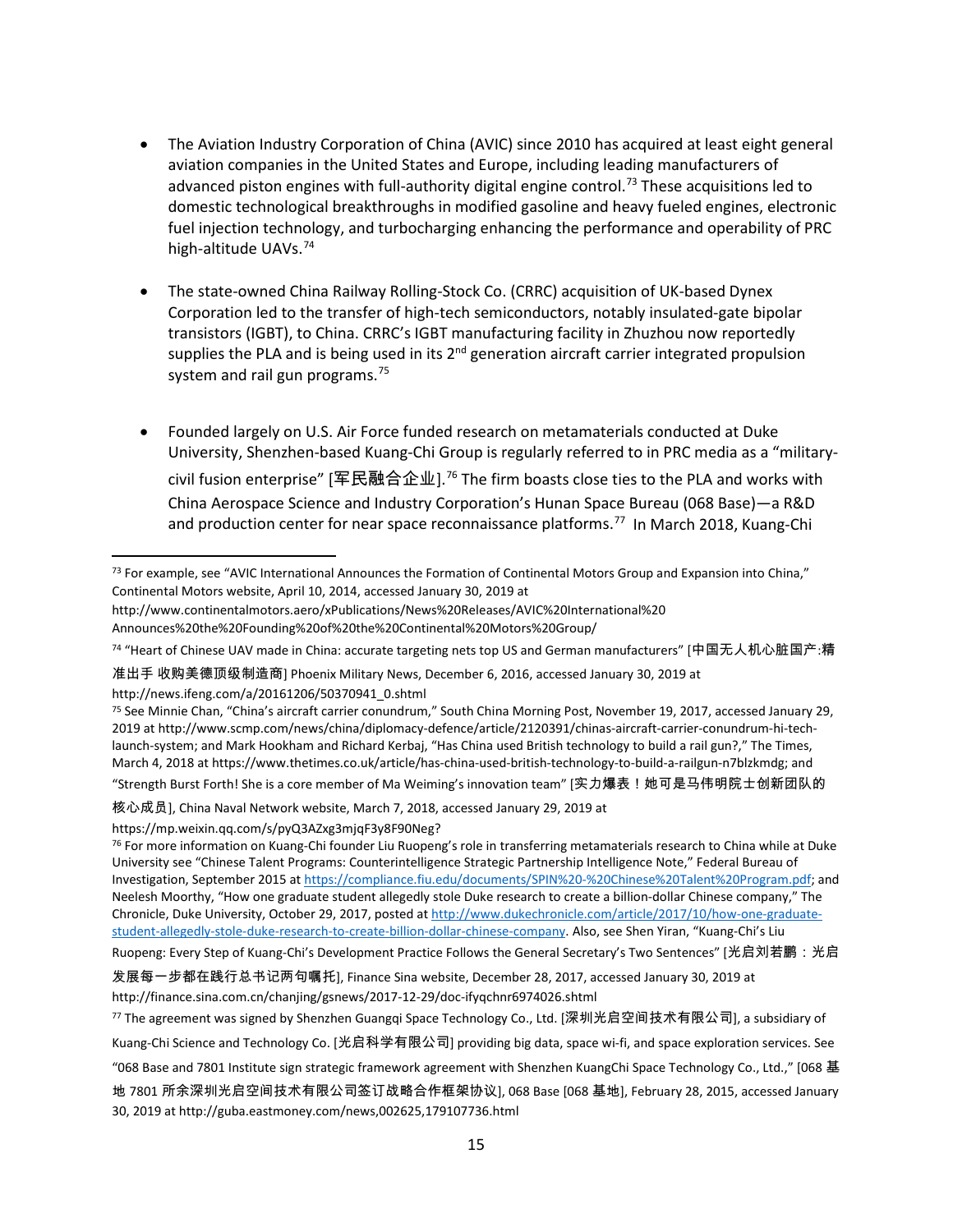and Houston-based NanoRacks, which is located near NASA's Johnson Space Center and supports the International Space Station, announced a partnership leveraging Kuang-Chi's near space technology platform and NanoRacks' expertise in business development and marketing.<sup>[78](#page-15-0)</sup>

### **MCF Gaining Steam, But Persistent Impediments Remain**

The PRC's MCF system is increasingly optimized.<sup>[79](#page-15-1)</sup> However, the PRC's DSTI system remains reliant on the absorption of foreign technology and know-how.<sup>[80](#page-15-2)</sup> MCF development priorities released annually by SASTIND suggest that there remain ongoing challenges to achieving independent military S&T advances, *mincanjun*, information exchange between the military and civilian entities, as well as weapons and equipment mobilization.<sup>[81](#page-15-3)</sup> A lack of institutional guarantees, tax policies, problems exchanging information between the military and commercial entities, high barriers to entry, and licensing issues are also regularly cited as issues inhibiting civilian participation in defense contracting.<sup>[82](#page-15-4)</sup> Longstanding institutional barriers and vested interests among state defense industry groups appear to be impeding

MCF progress. According to SASTIND chief engineer Long Hongshan, four factors ("four insufficients"; 四 个不够) in particular are hampering MCF progress: [83](#page-15-5)

- Insufficient top-level coordination—MCF S&T industry direction and policies are decentralized hindering resource allocation and administrative effectiveness.
- Insufficient opening—high barriers to defense industry entry remain. Lack of collaboration with non-traditional defense entities by state owned defense enterprises. Difficult for civilian entities to obtain defense RD&A licenses and contracts.
- Insufficient sharing—Information exchange is lacking and a mechanism for sharing and using military and civilian resources has not yet been formed.
- Insufficient transformation—military technology spin-off remains low compared to other militarily powerful countries.

<span id="page-15-0"></span> <sup>78</sup> "Kuang-Chi and NanoRacks Announce Agreement on Near Space 'Traveler' Program," NanoRacks, March 22, 2018, accessed January 30, 2019 a[t http://nanoracks.com/near-space-traveler-program/](http://nanoracks.com/near-space-traveler-program/)

<span id="page-15-1"></span><sup>79</sup> For example, see Dong Qiang et al, "2018: What New Changes Will Occur in China's Military-Civil Fusion Deep Development" [2018 年: 我国军民融合深度发展将会呈现哪些新变化], China Military Network website, January 27, 2017, accessed January 30, 2019 at http://www.81.cn/jmywyl/2018-01/27/content\_7923020.htm

<span id="page-15-2"></span><sup>80</sup> In "Critical Factors in Enabling Defense Innovation: A Systems Perspective," Tai Ming Cheung notes that the primary types of innovation outcomes in China's defense innovation system "are advanced imitation and incremental innovation, although there are growing signs of higher levels of innovation outcomes and crossover and architectural innovation."

<span id="page-15-3"></span><sup>81</sup> For example, see "SASTIND Publishes 2017 Military Civil Fusion Special Action Plan" [国防科工局发布 2017 年军民融合专项 行动计划]

<span id="page-15-4"></span><sup>82 &</sup>quot;Military-Civil Fusion: Lowering the Threshold for Mincanjun, Breaking Through the Defense Conversion Barrier" [军民融

合:降低民参军门槛 破除军转民障碍], Xinhua News website, December 10, 2017, accessed January 30, 2019 at http://www.xinhuanet.com/2017-12/10/c\_1122085690.htm<br><sup>83</sup> See "SASTIND Holds Press Conference on the Situation of Military-Civil Fusion in the National Defense Science and Tech-

<span id="page-15-5"></span>nology Industry" [国防科工局举行国防科技工业军民融合发展情况发布会]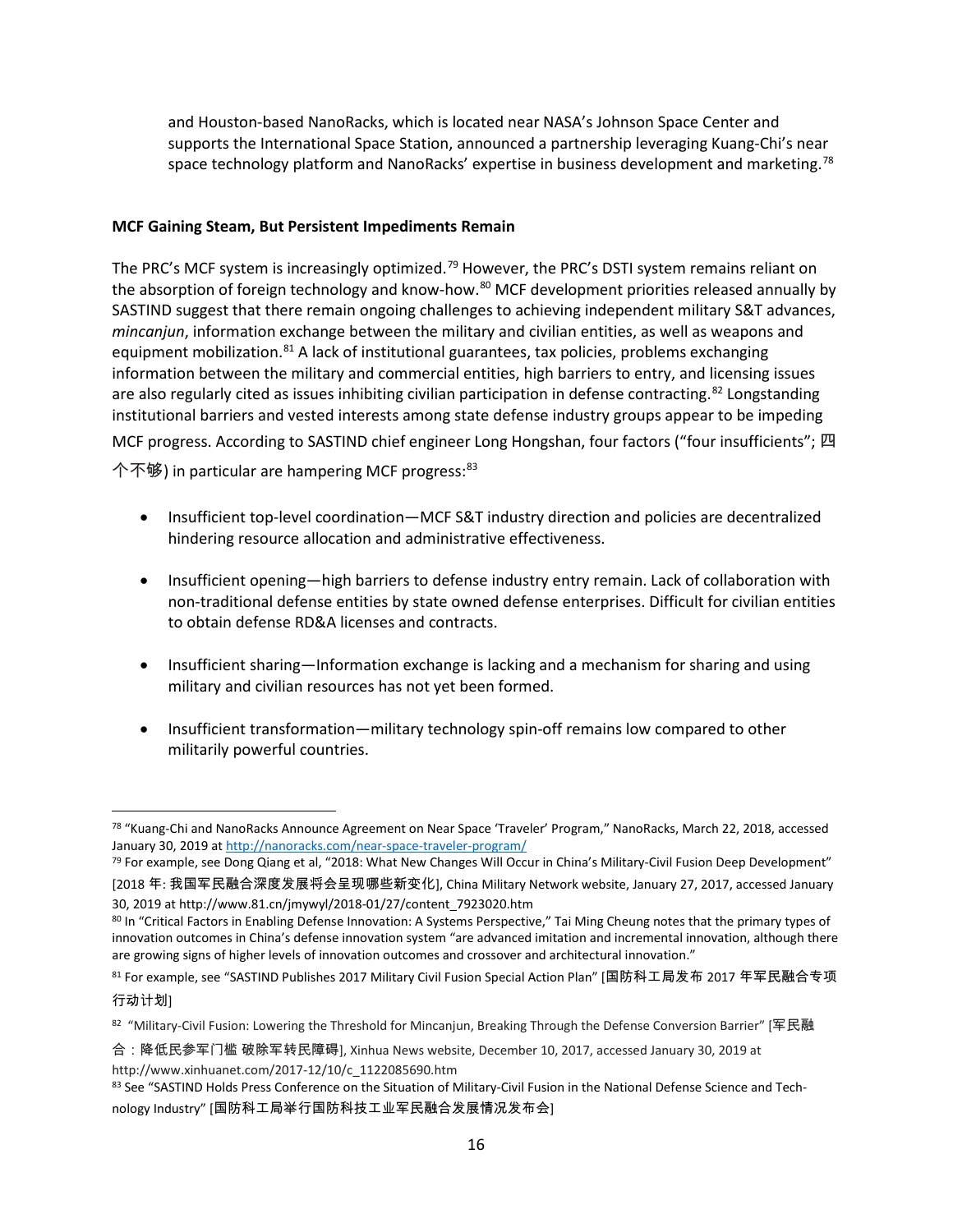Addressing systemic impediments and advancing MCF priorities has taken on a greater sense of urgency since the 19<sup>th</sup> Party Congress, judging from authoritative PRC media reports.<sup>[84](#page-16-0)</sup> Most notably, this includes the creation of the Central Military-Civil Fusion Development Committee (CMCFDC; [中央军民

融合发展委员会]), a Communist Party of China (CPC)-led body formed in mid-2017 headed by General Secretary Xi.<sup>[85](#page-16-1)</sup> As the highest level "decision-making and coordination mechanism" for MCF development, the CMCFDC reflects the importance of MCF to top PRC leaders and their commitment to harnessing the collective force of the CPC to break down institutional barriers to MCF progress across the government, military, and industry. $86$ 

- The CMCFDC has sought to tackle systemic impediments head on, quickly expanding MCF strategic guidance to provide "top-level coordination" amongst CPC, government, military, and industry stakeholders. In turn, provincial and municipal MCFDCs have been formed providing an interlocking CPC-led mechanism for MCF implementation from central to local levels.<sup>[87](#page-16-3)</sup>
- Since its first plenum meeting in June 2017, the CMCFDC has approved 11 MCF policies defining near-term work priorities, establishing local-level leadership and work structures, and even new strategic guidelines for MCF development.<sup>[88](#page-16-4)</sup>
- Statements by General Secretary Xi at CMCFDC meetings demonstrate a sense of urgency in implementing MCF as PRC leaders see the near-term period as critical to constructing a national MCF architecture.<sup>[89](#page-16-5)</sup> Additionally, CMCFDC meetings focus on mobilization and applying MCF in infrastructure to support national defense. $90$

Defense—Trial Version [经济建设与国防建设密切相关的建设项目贯彻国防要求管理办法-试行]

<span id="page-16-0"></span><sup>84 &</sup>quot;Xi urges efforts to boost integrated military and civilian development," Xinhua News website, June 21, 2017, accessed January 30, 2019 at http://www.xinhuanet.com/english/2017-06/21/c\_136381507.htm

<span id="page-16-1"></span><sup>85</sup> "Military-Civil Fusion Development Committee Established" [军民融合发展委成立], Xinhua News website, January 23, 2017, accessed January 30, 2019 at http://www.xinhuanet.com/2017-01/23/c\_129458492.htm;

<span id="page-16-2"></span><sup>86</sup> "The Central Committee Political Bureau Holds a Meeting" [中共中央政治局召开会议], Xinhua News website, January 22, 2017, accessed January 30, 2019 at http://www.xinhuanet.com//politics/2017-01/22/c\_1120363831.htm 87 For example, the Zhejiang Provincial Military-Civil Fusion Development Committee held its first meeting in November 2017.

<span id="page-16-3"></span>

See "Che Jun Presided Over the First Meeting of the Zhejiang Military-Civil Fusion Development Committee" [车俊主持召开浙

江省军民融合发展委员会第一次会议], People's Daily website, November 22, 2017, accessed January 29, 2019 at http://cpc.people.com.cn/n1/2017/1122/c117005-29661492.html

<span id="page-16-4"></span><sup>88</sup> Notable CMCFDC-approved policies include the Strategic Doctrine of Military Civil Fusion Development [军民融合发展战略 纲要], the 13th Five-Year Plan for National Defense Science, Technology, and Industry Development ["十三五"国防科技工业发

展规划], and the Law for Managing National Defense Requirements and Joining Programs in Economic Buildup and National

<span id="page-16-5"></span> $89$  For example, at the first CMCFDC plenum meeting General Secretary Xi called on members to "do better, faster" [更好一

些、更快一些] to push forward MCF priorities. See

<sup>&</sup>quot;Xi Jinping Chairs the Central Military-Civil Fusion Development Committee's First Plenum Meeting" [习近平主持召开中央军

民融合发展委员会第一次全体会议], Xinhua News website, June 20, 2017, accessed January 30, 2019 at http://www.xinhuanet.com/politics/2017-06/20/c\_1121179676.htm

<span id="page-16-6"></span><sup>90</sup> See "Opinions on Advancing and Deepening Implementation of MCF in Military Logistics during the Period of the 13th Five Year Plan," ["十三五" 期间推进军事后勤军民融合深度发展的实施意见], National Development and Reform Commission and CMC Strategic Planning Office website, December 27, 2017, accessed January 30, 2019 at http://www.ndrc.gov.cn/zcfb/gfxwj/201801/W020180109331797564216.pdf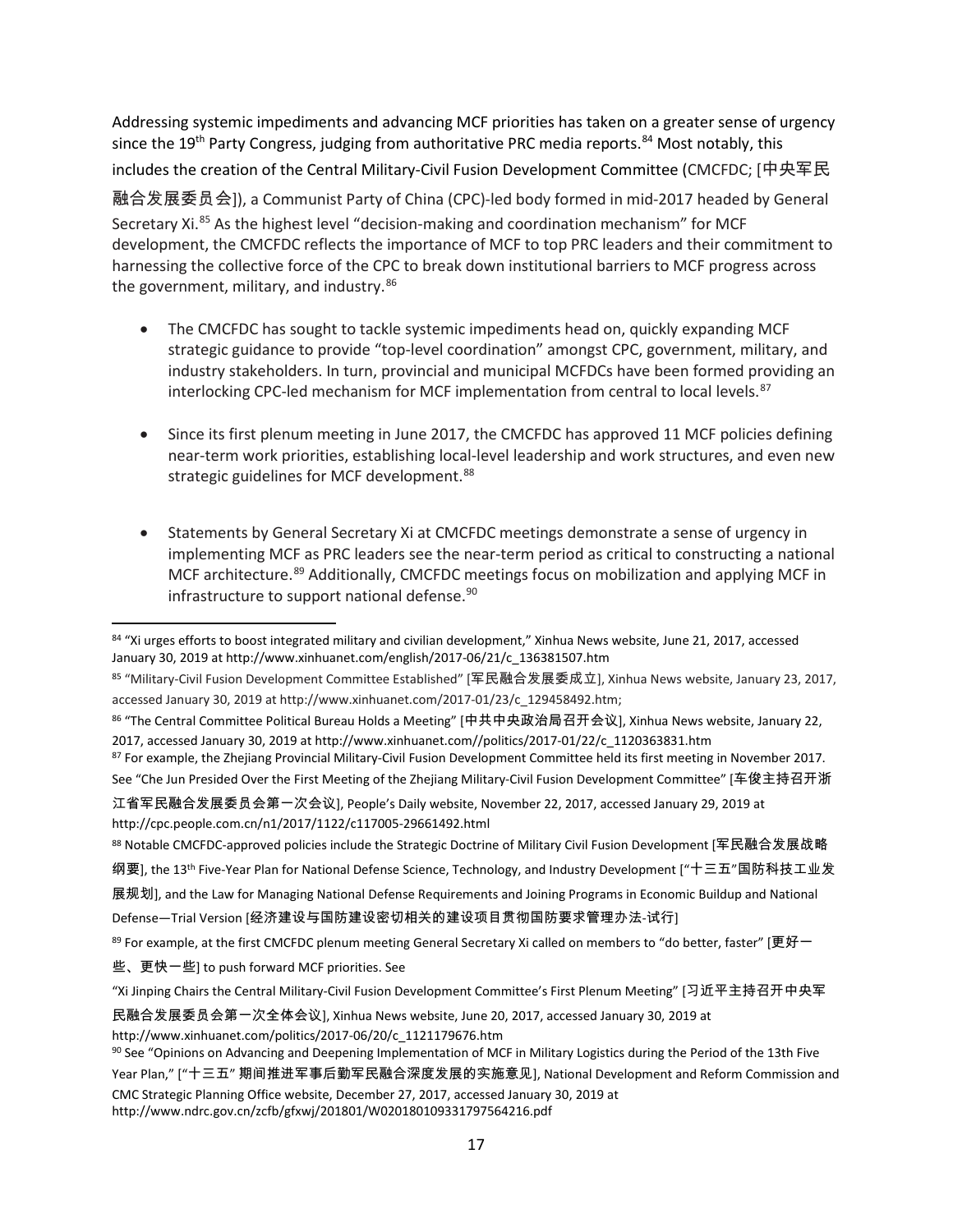In short, MCF represents an all-in gamble on Beijing's part to introduce new concepts challenging traditional notions of centralized economic and defense planning to enhance its national competitiveness. In the minds of PRC leaders, achieving a full scope MCF innovation system [军民融合

创新体系] is critical to strategic competition and securing China's future as not only an economic, but also a military superpower. Jiang Luming makes these stakes clear, stating:

"*In this competition, not moving forward—or proceeding slowly—means falling behind and failing to carry out fusion—or doing so slowly or superficially—will lead to failure. If the militarycivil fusion development strategy is unable to be deeply implemented, our country's predicament of following an imitation-style development model cannot be fundamentally altered, and national security development will lose its most central supporting power; if we are defeated in this particular competition, an entire era will be lost.*"[91](#page-17-0)

# **Conclusion and Recommendations**

l

PRC leaders perceive a window of strategic opportunity to revamp China's innovation system, enabling it to become a global superpower second to none. PRC national strategies such as IDDS and military-civil fusion—which are long-term plans—are still in relatively early stages. These strategies invariably take form slowly, often in a seemingly uncoordinated manner, gaining momentum as they proliferate across the system. More importantly, these are not static dictates.

- National strategies evolve quickly as Chinese policymakers adapt and successful outcomes are replicated. Moreover, the total volume of resources going into China's industrial policy is accelerating rapidly.
- Ultimately, the outcome of China's industrial policy will significantly impact the direction of PRC economic and military power over the next 20-30 years with potentially profound implications for global innovation and power dynamics.

Just as Beijing sees a window of strategic opportunity, Washington and its allies have a window of opportunity to meaningfully respond to PRC activities that present national security and economic threats. At the moment, Beijing's reliance on foreign S&T make it vulnerable to stepped-up enforcement of U.S. law. An effective competitive strategy should adopt a dynamic threat management process that includes allies and builds persistent scrutiny, discovery, and access prevention into existing processes without compromising U.S. core principles. More specifically, Congress might consider:

• **Creating a "claw back" mechanism—**Conducting reviews of past U.S. government approved scientific and technology exchanges with PRC government, corporate, and academic entities to protect cutting-edge research and talent. This review should include science and technology

<span id="page-17-0"></span><sup>&</sup>lt;sup>91</sup> See Jiang Luming, "Comprehensively Planning an Overall Strategy for National Security and Development" [统筹国家安全和 发展的总方略]. (Original text: 如果不能深入实施军民融合发展战略,就不可能根本改变我国跟踪模仿型发展模式的困 境,国家安全发展就将失去最核心的支撑力,一旦我们在这场特殊竞争中败下阵来,输掉的将是整整一个时代)